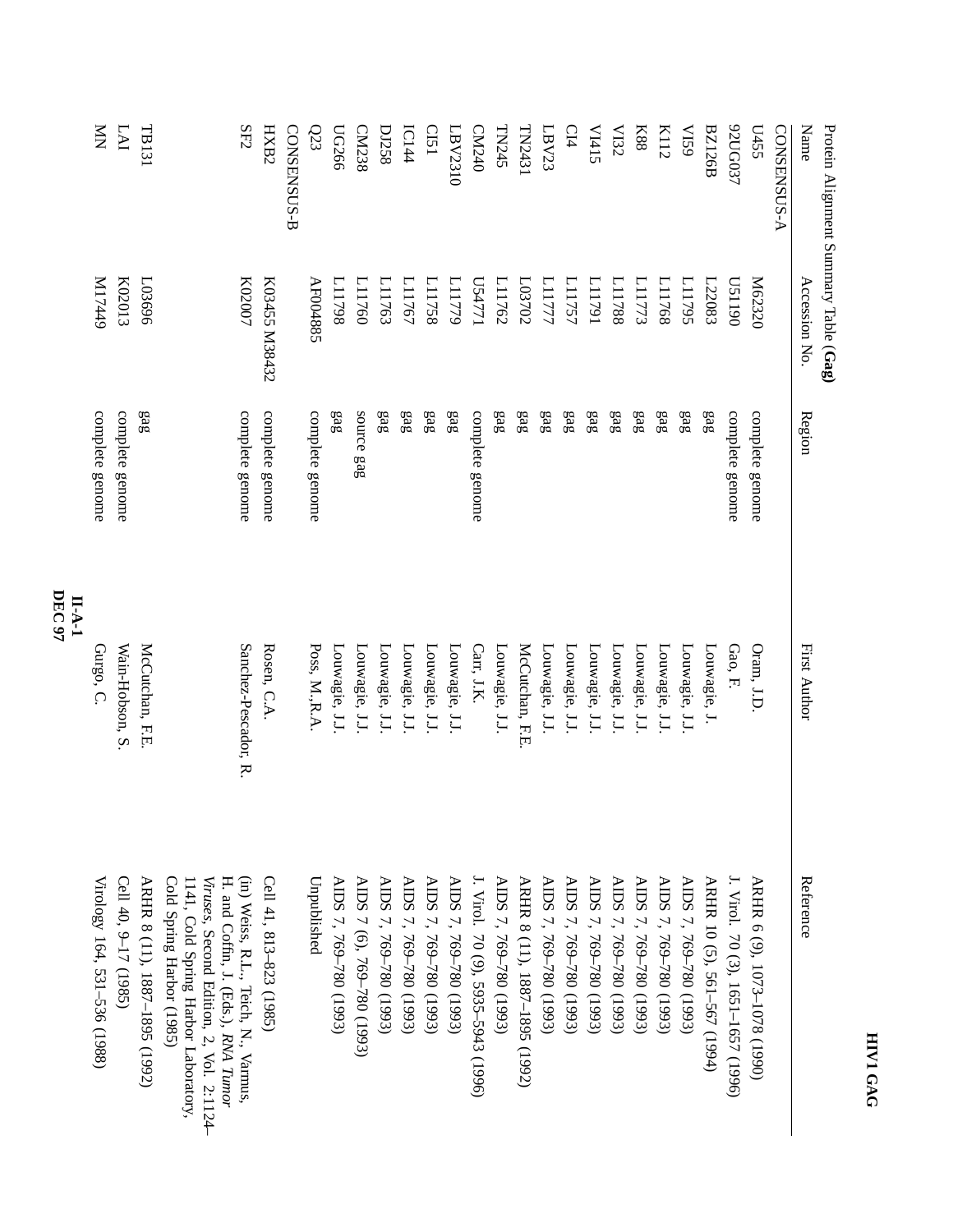| 凹<br>94UG114.1g<br>S4ZR085<br>CONSENSUS-D<br>L88824<br>L88822<br>K03454<br>complete genome<br>complete genome<br>complete genome<br>Alizon, M.<br>Gao, F.<br>Gao, F. | HIVKON<br>ЮF<br>VISI3<br>DJ259<br><b>ZAM20</b><br>6I NVZ<br>81MVZ<br>SM145<br>U07238<br>0.07016<br>L11764<br>L03707<br>P03706<br>L11803<br>L11787<br>L03705<br>383<br>$\frac{3}{6}$<br>$5s_3$<br>$\frac{3}{6}$<br>5s3<br>$5s_3$<br>$53\overline{6}$<br>383<br>Becker, M.L<br>Becker, M.L<br>McCutchan, F.<br>McCutchan, F.E.<br>McCutchan, F.<br>Louwagie, J.J.<br>Louwagie, J.J<br>Louwagie, J.J. | <b>UG268</b><br>92BR025<br>ETH2220<br>CONSENSUS-C<br>$4 - 7$<br>010910<br>F11799<br>L52953<br>129414<br>complete genome<br>complete genome<br>383<br>383<br>Salminen, M.O.<br>Louwagie, J.J.<br>Gao, F.<br>Yoshimura, F.K. | WEAU160<br>£145314<br>MANC<br><b>Sag46</b><br><b>P896</b><br><b>BCSG3C</b><br>D31<br>ЯH<br>HAN<br>CDC451<br>M <sub>43</sub><br>JRFL<br><b>JRCSF</b><br>JH <sub>31</sub><br><b>CAM1</b><br>ISt21IN<br><b>M13136</b><br>IZ661M<br>K28429<br>N21137<br>L21135<br>L <sub>1314</sub> 1<br>L63632<br>129404<br>L23487<br>L29413<br>L39362<br>L02317<br>043096<br><b>D10112</b><br>complete<br>complete genome<br>complete genome<br>complete genome<br>complete genome<br>complete genome<br>complete genome<br>complete genome<br>complete genome<br>complete genome<br>complete genome<br>$5'$ -LTR, gag<br>5' LTR, gag, pol<br>383<br>81g<br>Starcich, B.R.<br>Sauermann, U.<br>McIntosh, A.A<br>Ghosh, S.K.<br>$Zhu, T.$<br>Ghosh, S.K.<br>Kreutz, R.<br>Desai, S.M.<br>Adachi, A.<br>Koyanagi, S.<br>Collman, R.<br>$O'B$ rien, W.A<br>Yoshimura, F.K<br>Yoshimura, F.K.<br>Komiyama, N |
|----------------------------------------------------------------------------------------------------------------------------------------------------------------------|----------------------------------------------------------------------------------------------------------------------------------------------------------------------------------------------------------------------------------------------------------------------------------------------------------------------------------------------------------------------------------------------------|----------------------------------------------------------------------------------------------------------------------------------------------------------------------------------------------------------------------------|----------------------------------------------------------------------------------------------------------------------------------------------------------------------------------------------------------------------------------------------------------------------------------------------------------------------------------------------------------------------------------------------------------------------------------------------------------------------------------------------------------------------------------------------------------------------------------------------------------------------------------------------------------------------------------------------------------------------------------------------------------------------------------------------------------------------------------------------------------------------------------------|
| Unpublished<br>Unpublished<br>Cell 46, 63-74 (1986)                                                                                                                  | AIDS 7, 23 (1993)<br>IAIDS 5, 441-449 (1992)<br>IAIDS 5, 441-449 (1992)<br>IAIDS 5, 441-449 (1992)<br>ARHR 11 (10), 1265–1267 (1995)<br>AIDS 7, 769-780 (1993)<br>AIDS 7, 769-780 (1993)<br>AIDS 7, 769-780 (1993)                                                                                                                                                                                 | ARHR 12(14), 1329-1339 (1996)<br>AIDS 7, 769-780 (1993)<br>J. Virol. 70 (3), 1651-1667 (1996)<br>Unpublished (1995)                                                                                                        | Nature 374, 503-504 (1995)<br>Nature 348, 69 (1990)<br>Science 236, 819 (1987)<br>J. Virol. 66, 7517 (1992)<br>Virology 194, 858-864 (1993)<br>PNAS 83, 8380-8384 (1986)<br>J. Virol. 59, 284–291 (1986)<br>Unpublished (1995)<br>Unpublished (1995)<br>J. Virol. 70 (12), 8879–8887 (1996)<br>Unpublished (1991)<br>ARHR 6, 813-823 (1990)<br>ARHR 5, 411 (1989)<br>ARHR 8, 1619 (1992)<br>Cell 45, 637-648 (1986)                                                                                                                                                                                                                                                                                                                                                                                                                                                                    |

**DEC 97 II-A-2**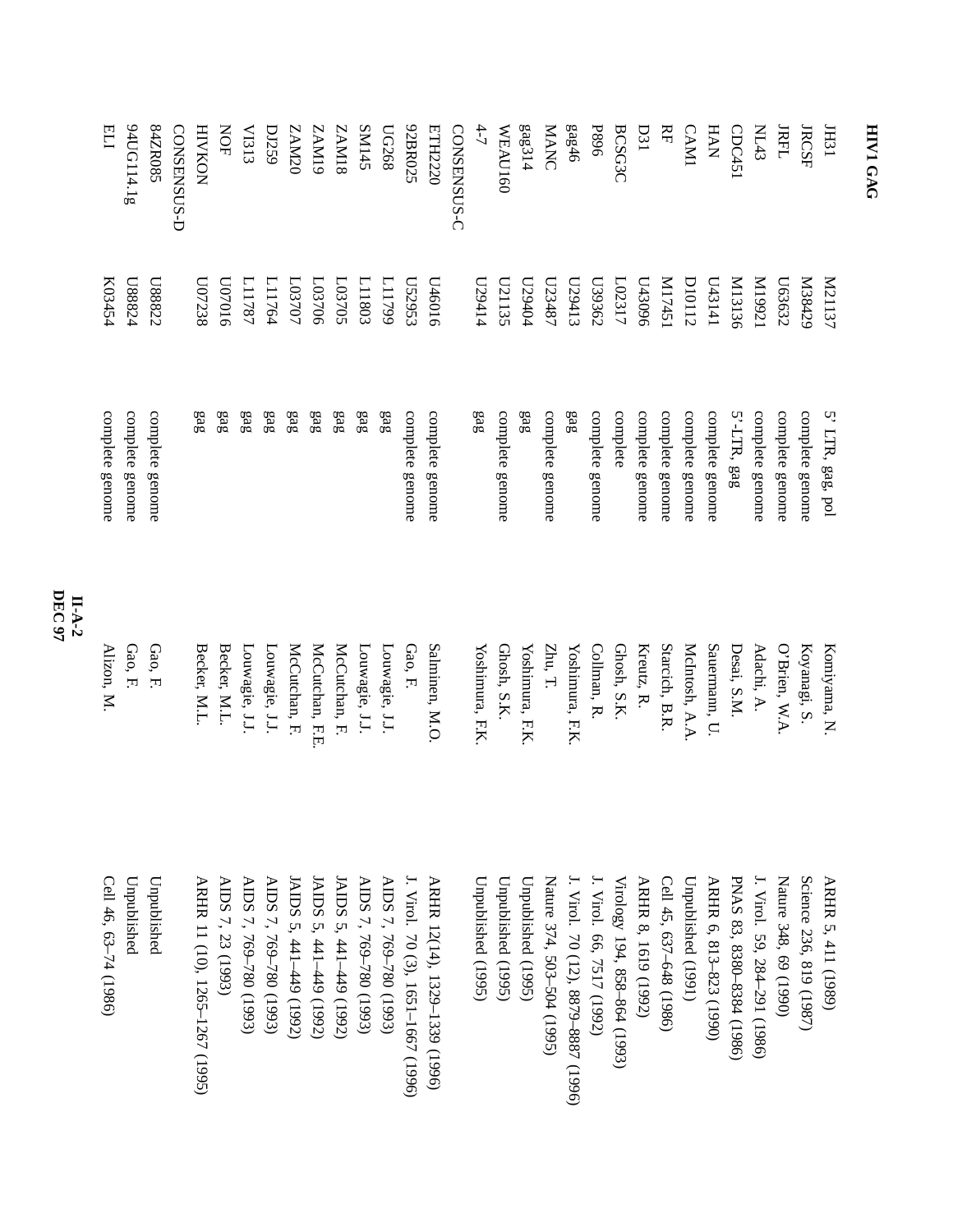|                                    | DEC 97<br>$II-A-3$    |                                          |               |                |
|------------------------------------|-----------------------|------------------------------------------|---------------|----------------|
| J. Virol. 68 (3), 1586–1596 (1994) | Vanden Haesevelde, M. | complete genome                          | L20587        | <b>ANT70C</b>  |
|                                    |                       |                                          |               | C-SOSENSCIS-O  |
| ARHR 11 (8), 995-997 (1995)        | Leitner, T.K          | $\ensuremath{\mathbb{S}}$ ag p<br>17     | E41178        | SE7887         |
| ARHR 11 (8), 995-997 (1995)        | Leitner, T.K.         | $\ensuremath{\mathbb{S}\mathrm{ag}}$ p17 | L41179        | SE7022         |
|                                    |                       |                                          |               | CONSENSUS-J    |
| Unpublished                        | Gao, F.               | complete genome                          | 96tS005A      | L950#0         |
| AIDS 7, 769-780 (1993)             | Louwagie, J.J.        | 8e3                                      | L11793        | VI557          |
| AIDS 7, 769-780 (1993)             | Louwagie, J.J.        | 383                                      | L11792        | VI525          |
|                                    |                       |                                          |               | CONSENSUS-H    |
| Virology 209 (1), 136–146 (1995)   | Leitner, T.           | source gag p17                           | L40752        | <b>SE6165</b>  |
| ARHR 10 (11), 1581–1583 (1994)     | Abimiku, A.G          | 383                                      | L13212        | <b>IV831</b>   |
| ARHR 10 (11), 1581–1583 (1994)     | Abimiku, A.G          | 383                                      | U13210        | JP88           |
| AIDS 7, 769-780 (1993)             | Louwagie, J.J.        | gag, LBV21-7                             | E11778        | LISV217        |
| Unpublished (1997)                 | Gao, F.               | complete genome                          | L88825        | 92NG003.1      |
| Unpublished                        | Gao, F.               | complete genome                          | <b>U88826</b> | <b>JV10832</b> |
|                                    |                       |                                          |               | CONSENSUS-G    |
| ARHR 10 (5), 561–567 (1994)        | Louwagie, J.          | 383                                      | L22086        | <b>BZ163B</b>  |
| AIDS 7, 769-780 (1993)             | Louwagie, J.J.        | 383                                      | L11789        | <b>VI325</b>   |
| AIDS 7, 769-780 (1993)             | Louwagie, J.J         | 383                                      | 111751        | <b>BZ162</b>   |
| AIDS 7, 769-780 (1993)             | Louwagie, J.J         | 5a <sub>3</sub>                          | P11796        | <b>VI69</b>    |
| AIDS 7, 769-780 (1993)             | Louwagie, J.J.        | 383                                      | L11782        | M174           |
| J. Virol. 70 (3),1651-1657 (1996)  | Gao, F.               | env, partial nef                         | 1077401       | 93BR020.17     |
|                                    |                       |                                          |               | CONSENSUS-F    |
| AIDS 7, 769-780 (1993)             | Louwagie, J.J         | 383                                      | L11784        | <b>VI203</b>   |
| AIDS 7, 769-780 (1993)             | Louwagie, J.J         | $58\overline{3}$                         | 11797         | <b>SE365</b>   |
| AIDS 7, 769-780 (1993)             | Louwagie, J.J         | 383                                      | L11800        | <b>UG270</b>   |
| AIDS 7, 769-780 (1993)             | Louwagie, J.J         | $\frac{3}{6}$                            | L11801        | LC274          |
| AIDS 7, 769-780 (1993)             | Louwagie, J.J         | 383                                      | 17711         | K31            |
| AIDS 7, 769-780 (1993)             | Louwagie, J.J         | 383                                      | L11765        | G109           |
| AIDS 7, 769-780 (1993)             | Louwagie, J.J.        | $\frac{3}{6}$                            | L11785        | <b>VI205</b>   |
| Gene 81, 275-284 (1989)            | Spire, B.             | complete genome                          | K27323        | NDK            |
| Unpublished (1988)                 | Theodore, T.          | complete genome                          | M22639        | 9ZZZ           |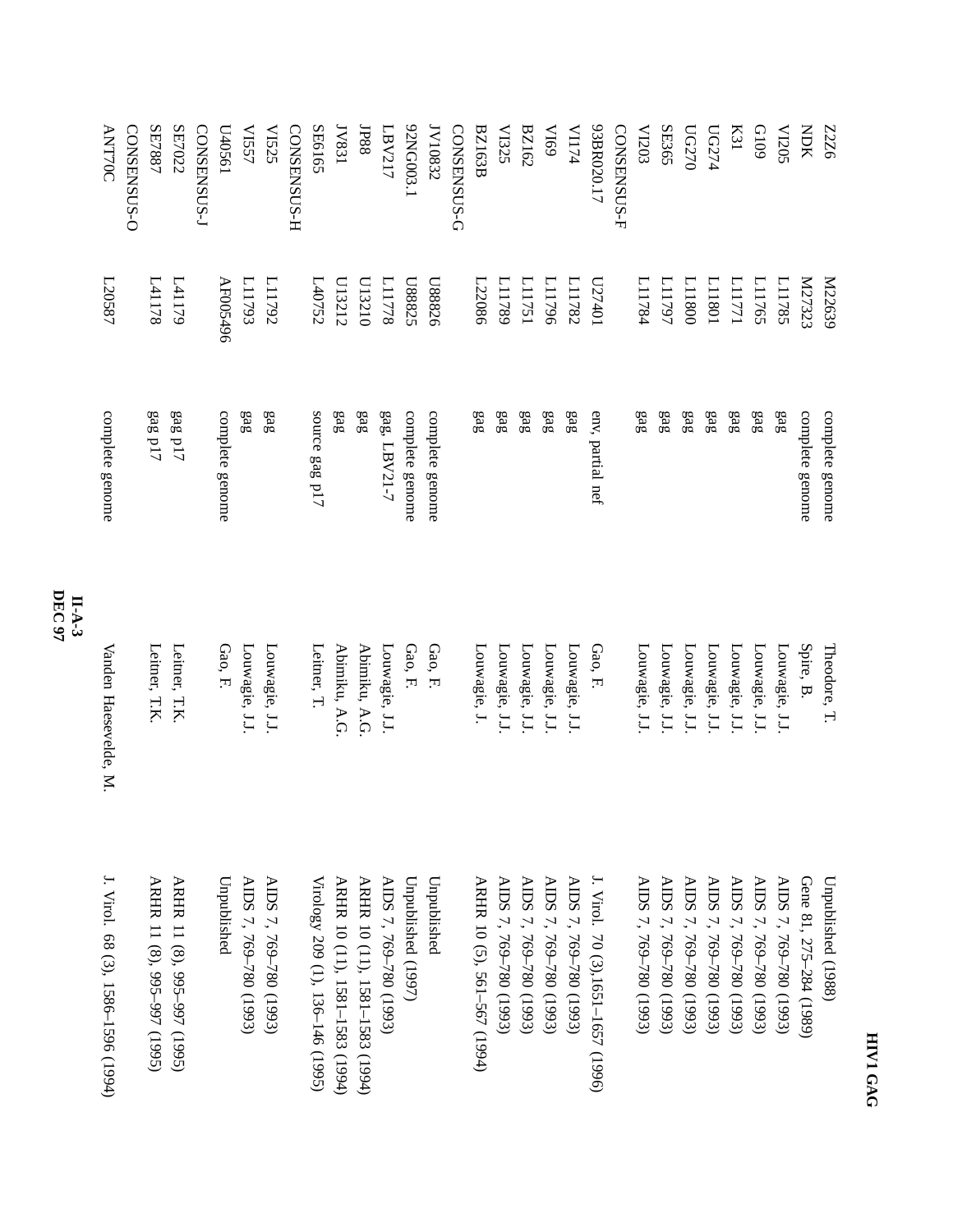| Ģ<br>Ţ<br>Ē<br>5 |
|------------------|
|                  |

| <b>MVP5180</b> | L20571 | complete genome                    | Gurtler, L.         | J. Virol. 68, 1581-1585 (1994)   |
|----------------|--------|------------------------------------|---------------------|----------------------------------|
| CONSENSUS-CPZ  |        |                                    |                     |                                  |
| CPZGAE         | X5215< | complete genome                    | Huet, T.            | Nature 345 (6273), 356–359 (1990 |
| <b>CPZANT</b>  | U42720 | gag, pol, vif, vpr, tat, rev, vpu, | Vanden Haesevelde.C | Virology 221, 346 (1996          |
|                |        | partial env                        |                     |                                  |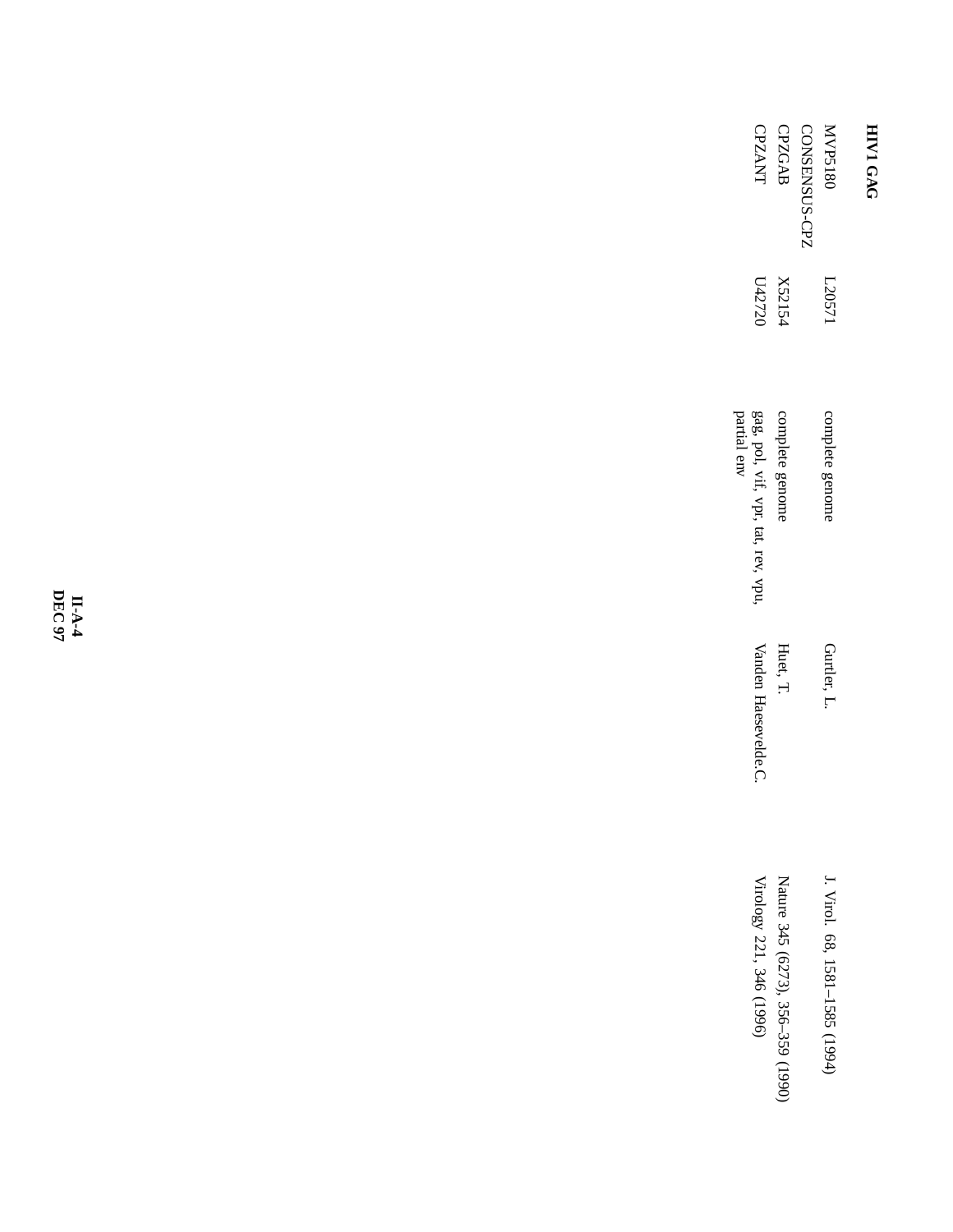**DEC 97 II-A-5**

This page intentionally leftblank.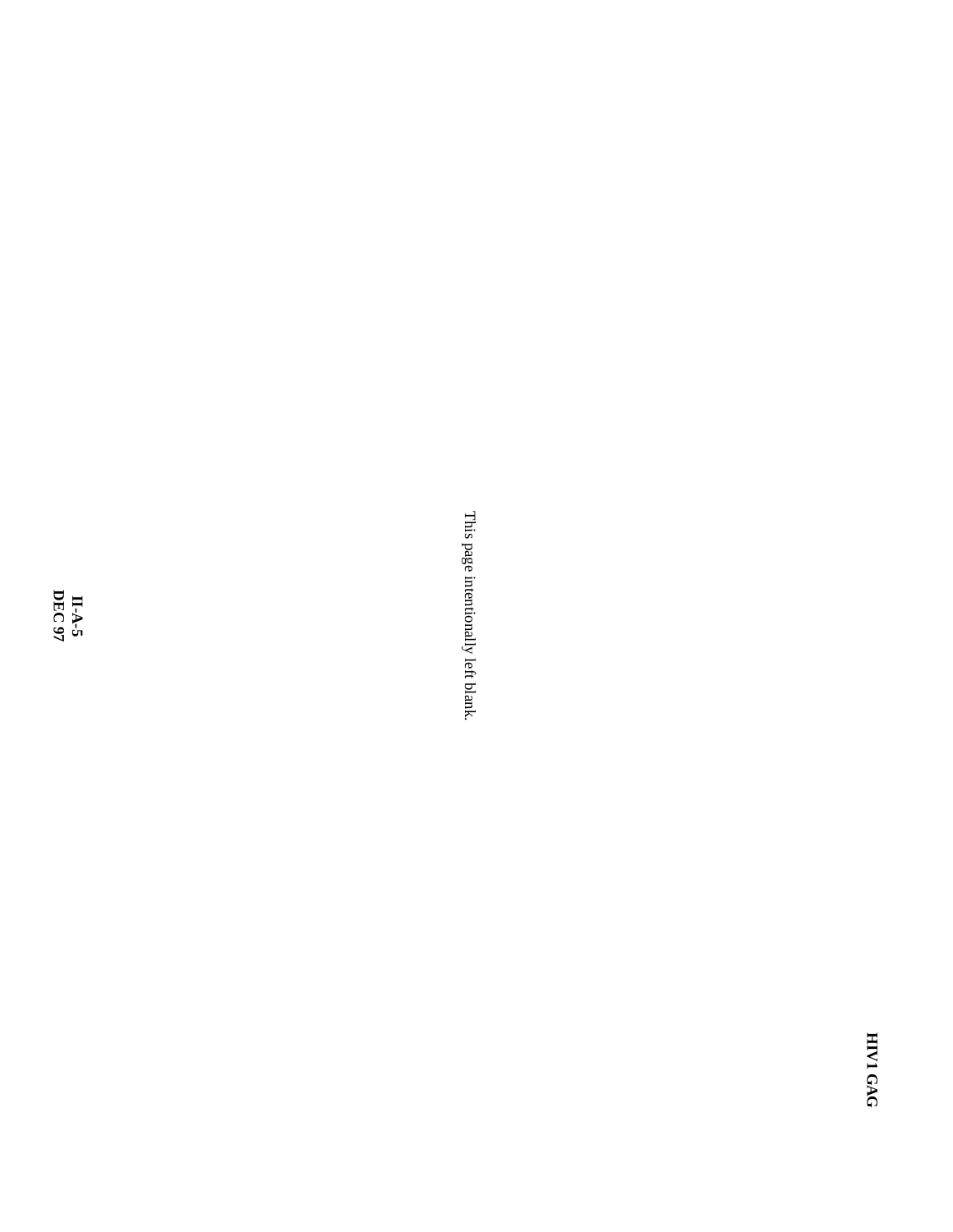#### **II-A-6**<br>DEC 97

| KON<br>КOF<br>8 LMA <sub>Z</sub><br>VI313<br><b>DJ259</b><br>SM145<br>UG268<br><b>COMAZO</b><br><b>6 LMAZ</b>                                                                                                                                                                                 | GAG314<br>GAG46<br><b>P896</b><br><b>BCSG3C</b><br>젂<br>ETH2220<br><b>MANC</b><br>CONSENSUS-C<br>ΞI<br>2BR025                                                                                                                                                                                                                            | <b>CAM1</b><br><b>NAH</b><br>CDC41<br>NLL43<br>JRFL<br><b>JRCSF</b><br>TEHP<br>ĕ<br>LAI<br>SF2<br>HXB2R<br>CONSENSUS<br>TB132                                                                                                                                                         | CI4<br>A1415<br>CM238<br>023<br><b>JG266</b><br><b>AE_TN245</b><br>LBV23<br>AE_TN243<br><b>85256</b><br><b>BV2310</b><br>L244<br>L51<br>CM240                                                                                                                                                                                        | K112<br><b>BZ126B</b><br>VI32<br>65IA<br>U455<br>K88<br>CONSENSUS<br>EAU160<br>20G037                                                                                                                                                                               |
|-----------------------------------------------------------------------------------------------------------------------------------------------------------------------------------------------------------------------------------------------------------------------------------------------|------------------------------------------------------------------------------------------------------------------------------------------------------------------------------------------------------------------------------------------------------------------------------------------------------------------------------------------|---------------------------------------------------------------------------------------------------------------------------------------------------------------------------------------------------------------------------------------------------------------------------------------|--------------------------------------------------------------------------------------------------------------------------------------------------------------------------------------------------------------------------------------------------------------------------------------------------------------------------------------|---------------------------------------------------------------------------------------------------------------------------------------------------------------------------------------------------------------------------------------------------------------------|
| $I-K-$<br>$X - I$<br>$I - R -$<br>$I - R - EK$<br>1 – K – – K – –<br>1-R-EK--<br>$I - R -$<br>.<br>₩<br>- R- - K- -<br>トドー<br>خ<br>$-5$<br>خ<br>آ<br>ъ<br>闩<br>Н<br>н<br>$R-K-K$<br>ᆽ<br>ネー                                                                                                   | 1-R-EK--<br>ローアー・Kー<br>1-R-<br>$-K$<br>K--<br>$K--K-$<br>×<br>ኛ<br>⊅<br>R – K – K                                                                                                                                                                                                                                                        | ω<br>ĸ-<br>Ю<br>₹-<br>Κ-<br>۳<br>주<br>z                                                                                                                                                                                                                                               | <b>ロースーー</b><br>団<br>$-1$ $-1$<br>ŕ<br>K--<br>전<br>₹,<br>$K -$<br>K--<br>주<br>ドー<br>K--<br>K--<br>KF-<br>AS<br>ъ<br>S<br>ъ<br>⊅<br>ъ<br>n<br>w<br>⋗<br>۳<br>ا                                                                                                                                                                        | MGARA SVLGELDEWEK IRLRPGGNKKYKIKHIYWA SREELEE ERVNPGLIJET SPOGCRQILGQDESIQTGGESE LEESILAT STOGSE LEESILAT VAVIYYOYHQKIEYKI<br>F17<br>membrane<br>KK-<br>$-5$<br>$K - A$<br>$K - A$ -<br>.<br>יו<br>.<br>ר¦<br>주<br>$\Delta S$<br>∀−<br>∀−<br>S<br>purpurq<br>signal |
| R-R-M-<br>$K-H-H-H-V$<br><b>K-H-N1H-</b><br>K-H-N1-<br>$K-H-H$<br>$K - C - MN - L$<br>K-H-MI<br>٣<br>٣<br>٣<br>٣                                                                                                                                                                              | ロースーピー<br>R-K-R-<br>団<br>-<br>K-R-<br>∻<br>ネー<br>ネ<br>$K-H-H-H$<br><b>K-H-M?--</b><br>적<br>K-H-MM--<br>주<br>$\frac{1}{\circ}$<br>贵<br>Ļ                                                                                                                                                                                                  | $-7$<br>خ<br>$K -$<br>철<br>₹,<br>K-<br>주<br>$K-Q-R$<br>K-Q-<br>주<br>주<br>전<br>주<br>$\frac{1}{2}$<br>i<br>F<br>₩<br>₩                                                                                                                                                                  | $\overline{X}$<br>호<br>*ך<br>÷<br>⊢<br>ż<br>خ<br>Ϋ́<br>R-<br>R-<br>Κ-<br>۳<br>ᆽ<br>$Q - R -$<br>$\frac{1}{\sqrt{2}}$<br>-RM--L<br>$-RN--L$ -<br>−R<br>$\frac{1}{\lambda}$<br>-RM--LI-<br>-RM--<br>호<br>RM--<br>$-1$ <sup>-</sup><br>$-1 - 1$<br>÷<br>è<br>٣<br>부<br>٣<br>٣<br>ローロ<br>ဂှ                                              | nuclear localization<br>STU<br>ネー<br>Ϋ́<br>$K-Q-RN$ -<br>۶<br>주<br>$K-Q-R-$<br>$-5.5 - -$<br>$-BI$ - $-1$<br>-RM--L-<br>$-RM$ -<br>침<br>÷<br>T<br>부<br>투                                                                                                            |
| ဂု<br>אֽי<br>÷<br>$-L-S$<br>Ę<br>부<br>부<br>부<br>부<br>Ļ<br>C<br>$AD -$<br>۱Ò                                                                                                                                                                                                                   | $\frac{1}{1}$<br>5<br>۲Ì<br>w<br>C<br>ė<br>×<br>⊄<br>∀−<br>∪                                                                                                                                                                                                                                                                             | S<br>S<br>U)<br>ż                                                                                                                                                                                                                                                                     | ė<br>Ģ<br>Ļ<br>Ė,<br>두<br>Ļ<br>투<br>부<br>ᄇ<br>ᄇ<br>Ĥ<br>⊢<br>ᡛ<br>S<br>SF.<br>w<br>m<br>C<br>÷<br>H<br>₹<br>٢<br>۳<br>্য<br>∀−<br>⋗<br>⋗<br>⊅<br>⋗<br>H<br>⋗<br>Ğ<br>ă                                                                                                                                                               | Ļ<br>ė<br>$\frac{1}{2}$<br>אי<br>K – TL<br>٣<br>Ĥ<br>ᡛ<br>S<br>w<br>S<br>w<br>w<br>w<br>w<br>주<br>⋗<br>H<br>⊅<br>н                                                                                                                                                  |
| K<br>-<br><b>K--MK-</b><br>ř<br>$K -$<br>K--<br>٢<br>- EXP-HA<br>$-$ MK $-$<br>-XK-<br>- HR-<br>НÉ<br>$-K-$<br>HR-<br>$-H - H -$<br>ý-<br>→<br>≯<br>$\overline{A}$<br>♭<br>Ъ<br>Ъ<br>ģ<br>TK-<br>Ĥ<br>÷<br>闩<br>보<br>부<br>H                                                                   | K--<br>K-<br>ドー<br>$-MK -$<br>$-K-$<br>$-K-$<br>⊰<br>⋞<br>m<br>Þ<br>Þ<br>ъ<br>ъ<br>부<br>-TK-                                                                                                                                                                                                                                             | ₹<br>L-A-A-K-<br>ਲ਼                                                                                                                                                                                                                                                                   | Q--IE<br><b>B-LME</b><br><b>O-LME</b><br>မှ<br><b>S-LME</b><br>Ю<br>$-1$<br>-MA<br>MEK<br>붑<br>붑<br>HR<br>붑<br>÷<br>団<br>$-LA--$<br>$ST-K-$<br>$SL-K-$<br>$SA-RA-$<br>$ST-K-$<br>$ST-K-$<br>$SA - K - -$<br>$SA-G-E-K-$<br>$SA-K$<br>$ST-K--$<br>$-4 - K - -$<br>Ĥ<br>н<br>⊅<br>부<br>闩                                               | Ю<br>$-$ KHZ<br>」<br>日本<br>」<br>동<br>Š<br>붑<br>呉<br>ESA-K--T<br>$-5A - K - T -$<br>$SA - K - -$<br>$S-A--T--T$<br>SA-R.<br>$L - d - b$<br>$\mathbf{A}-\mathbf{K}$ .<br>н<br>н                                                                                       |
| Ŕ,<br>ΚĻ<br>ند.<br>ا<br>별<br>푸<br>Ŧ<br>$\sum$<br>Н<br>Н<br>⊣<br>н<br>$-50-$<br>변<br>-AR-<br>$-56-$<br>団                                                                                                                                                                                       | K--F-<br>$-5 - 5 -$<br>ķ<br>$\frac{1}{\sqrt{2}}$<br>÷<br>₹,<br>۳<br>푸<br>퍽<br>$-4-$<br>闩<br>변<br>$\ddot{\cdot}$<br>$-N-D$<br>۳<br>Ω<br>R-<br>R-<br>ă<br>전                                                                                                                                                                                | Κ-<br>주<br>Н<br>囡<br>Н<br>H<br>H<br>R-D.<br>R-1<br>ΡĻ<br>$R-D$<br>R-<br>ᄷ<br>ᄷ<br>R<br>!                                                                                                                                                                                              | $VK--F-$<br>IK-<br>$-K^-$<br>$K - F -$<br>۲ļ<br>$K--F-$<br>ř<br>$-7$<br>$K--H--$<br>벌<br>臣<br>면<br>먹<br>ᆏ<br>-1-1<br>ローロー マー<br>$- M - LM$<br>-N-1<br>ーマー<br>부<br>Н<br>부<br>コースー<br>₹<br>z<br>R-D<br>R-i<br>$R-D$ .<br>ᆽ<br>ᆽ<br>Ŗ.<br>$R-D$<br>$R-D$<br>$R-D$ .<br>R-                                                               | IK-<br>혈<br>먹<br>펄<br>피<br>Ą<br>부<br>q<br>R-P<br>R-D.<br>÷<br>⊢<br>$R-D$<br>$R-D$ :<br>R-<br>ドーロ<br>R-D.                                                                                                                                                            |
| $KX-T-F$<br><b>ED-T-R</b><br>⊣.<br>낝<br>Юİ<br>贵<br>능<br>$X--R--$<br>ーロー<br>$-KL$ -<br>$\frac{1}{1}$<br>$-K-1$                                                                                                                                                                                 | ė<br>$-D-F$ .<br>눠<br>贵<br>田----<br>円!<br>内!<br>$-1 - 1 -$<br>$-5$                                                                                                                                                                                                                                                                       | ÷<br>٢<br>부<br>₩<br>トー<br>トー<br>肉十<br>변<br>$-1 - 1 - -$<br>부<br>固<br>면<br>면<br>ن-<br>I                                                                                                                                                                                                | R-DI-<br>R-DIR<br>$R-DI$<br>ę<br>$-\Delta V$ -<br>$-M$ -<br>$-4-$<br>$-K--$<br>$-1$                                                                                                                                                                                                                                                  | <b>JTKEALDKIEEEQNKSKKK</b><br>÷<br>$-LK--$<br>$\mathsf I$<br>$-1$                                                                                                                                                                                                   |
| TVQQ-<br>$-80-$<br>$-0.00 -$<br>$-100-$<br>$-0.00 - 0.0$<br>$-000-$<br>$-200-$<br>$-500 - 1$<br>$-90-TK$<br>$T--K-.R-1$<br>$T$ . ET. A-K<br>$\mathbf{T}--\mathbf{K}--\mathbf{K}--\mathbf{A}--\mathbf{I}$<br>H----<br>H----<br>H---<br>$T--K-.A$<br>H-K-EH. A-K<br>T----XT: A-.<br>H---------- | $-8 - - - -$<br>$-7$<br>$E-QQ-.$<br>$-00-$<br>$-300-23$<br>$\vdots$<br>$T--G-.\,A-R$<br>T---K-.A-?<br>$\overline{a}$<br>$-P$ - $R$ . $-R$<br>$\frac{1}{1}$<br>I<br>ŧ<br>j<br>$-{\bf E}$ – ${\bf A}-{\bf K}$<br>$\begin{array}{c}\n1 \\ 1 \\ 1\n\end{array}$<br>$-1$ $-1$ $-1$<br>$-\frac{1}{2}$<br>$\frac{1}{2}$<br>$\vdots$<br>$\vdots$ | $-7 - - - - - -$<br>-- 2-------<br><b>コーマーコ</b><br>$\vdots$<br>・・円---・・-<br>$-E$ - $-1$ - $-1$<br>J.<br>ţ<br>$\begin{bmatrix} 1 & 1 \\ 1 & 1 \\ 1 & 1 \\ 1 & 1 \end{bmatrix}$<br>$-544G-$<br>$-66 -$<br>$\begin{array}{c} 1 \\ 1 \\ 1 \end{array}$<br>$\frac{1}{2}$<br>$\ddot{\cdot}$ | $-1 - 1 - - - - - - - -$<br>$-V--QR-$<br>$-2 - - - - 0$<br>$-LK-LN-Q$<br>$I-S-Q--$<br>$1-----9--$<br>$-$ --0 <sup>----</sup><br>$-50-0$<br>$-0.00$<br>$-9 - 0 -$<br>$-6 - 0$<br>$-1$<br>$-1$<br>ーー<br>Ļ<br>$\overline{a}$<br>부<br>۲<br>ا<br>۲<br>ا<br>۲<br>ا<br>٦-<br>$\frac{1}{4}$<br>부<br>$-\cdots$ - $\Lambda$ -<br>$\frac{1}{2}$ | phos site<br>$-1$ -----------<br>$M-----Q--$<br>$M--N-QR$ .<br>$I-K--Q--$<br>$1-----Q--$<br>nls<br>$-1 - H - O -$<br>$-9 - 0 -$<br>$\frac{1}{2}$<br><b>AQQAAADT</b><br>-- 1<br>$-1$<br>۲<br>ا<br>-<br>-<br>-<br>-<br>۲<br>ا<br>۲<br>ا<br>$\frac{1}{2}$              |
| 120<br>122<br>122<br>123<br>123<br>122<br>122<br>124<br>122                                                                                                                                                                                                                                   | 123<br>123<br>122<br>122<br>122<br>122<br>116<br>122<br>122<br>122<br>122                                                                                                                                                                                                                                                                | $\frac{1}{\alpha}$ .<br>$-1.14-$<br>÷<br>$122$<br>$122$<br>$122$<br>$122$<br>122<br>122<br>124<br>121<br>120<br>122<br>122<br>122<br>122                                                                                                                                              | $-1.7-$<br>$\cdot$ .<br>$\ddot{\cdot}$<br>$\ldots$ A-<br>$\frac{1}{\rho}$<br>$-1$<br>$\frac{1}{\Omega}$<br>$\frac{1}{9}$<br>ဂု<br>122<br>122<br>$122$<br>$120$<br>120<br>120<br>122<br>122<br>122<br>122<br>122<br>122<br>122                                                                                                        | $\cdot$ $\cdot$ $\sim$<br>$\cdot$ N-<br>ں.<br>ا<br>122<br>120<br>122<br>122<br>122<br>122<br>120<br>$122$<br>122                                                                                                                                                    |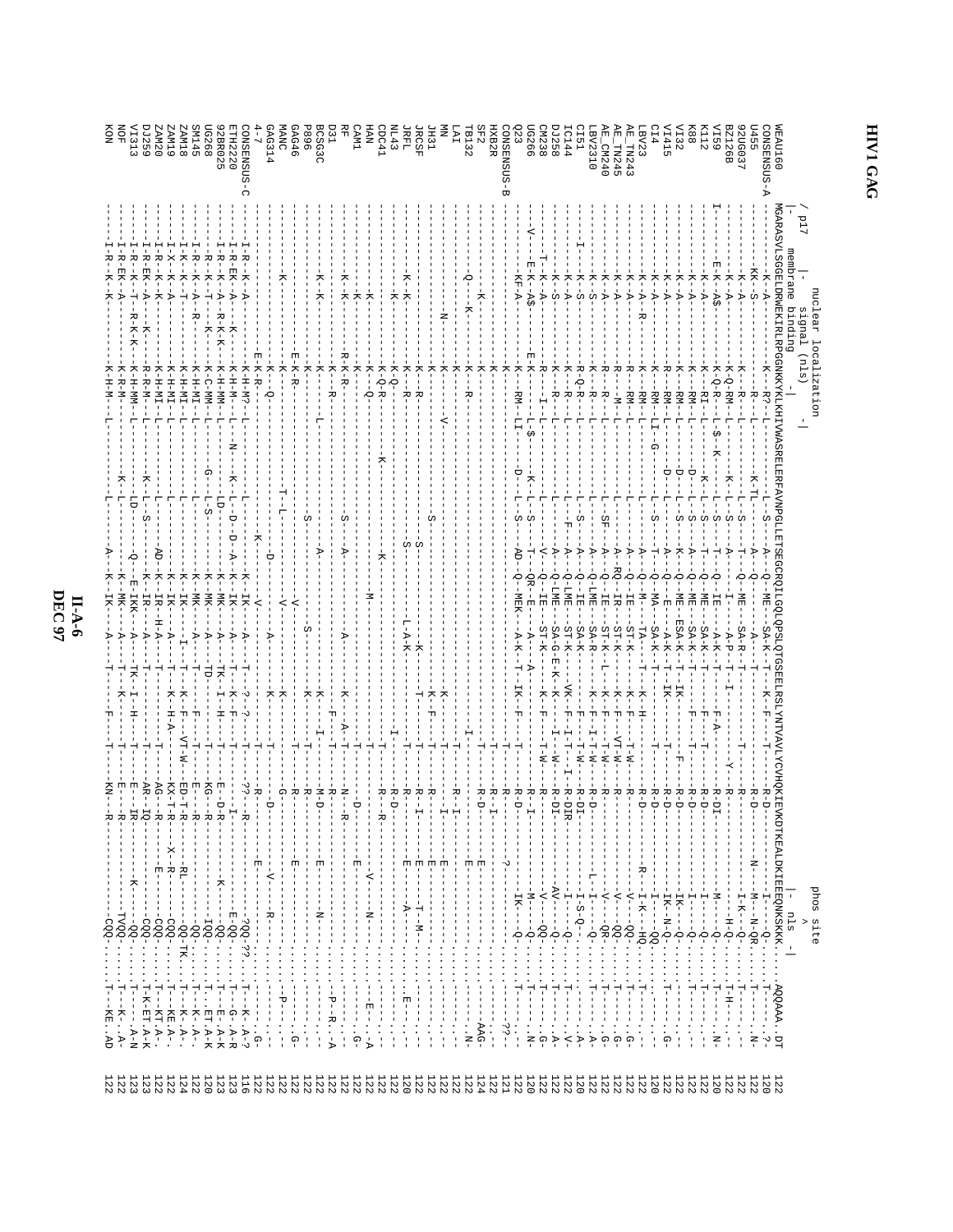| TNAST!                                                                                | CONSENSUS-C<br>CPZGAB                     | WP5180                   |                                                     | O-SOSNERO                          | SE7887                | E7022                                                        | L-SUSNESNO                  | 90CR056    | 7I557                                                                 | <b>71525</b>               | H-SOSNESNOC                               | <b>GOT9ES</b>             | LE8VL_DA               | 1989 <sub>U</sub> | SC_LBV217      | <b>SC_93NG003</b> | <b>AG_92NG083</b>                      | <b>D-SOSNESNO</b>            | BZ163B        | VI325         | <b>BZ162</b>       | VI69                   | <b>71174</b>     | 93BR020.1        | <b>SONSENSUS-F</b> | <b>ZI203</b>                           | <b>SE365</b>               | UG270                                                                                                                                                         | UG274                            | 531                                         | G <sub>109</sub>                                                      | VI205           | NOK                                | 3225      | ELI                           | 940G114.1                     | 84ZR085                     | Q-SOSNESNO;       | <b>EAU160</b>                            |                                      |       |           |
|---------------------------------------------------------------------------------------|-------------------------------------------|--------------------------|-----------------------------------------------------|------------------------------------|-----------------------|--------------------------------------------------------------|-----------------------------|------------|-----------------------------------------------------------------------|----------------------------|-------------------------------------------|---------------------------|------------------------|-------------------|----------------|-------------------|----------------------------------------|------------------------------|---------------|---------------|--------------------|------------------------|------------------|------------------|--------------------|----------------------------------------|----------------------------|---------------------------------------------------------------------------------------------------------------------------------------------------------------|----------------------------------|---------------------------------------------|-----------------------------------------------------------------------|-----------------|------------------------------------|-----------|-------------------------------|-------------------------------|-----------------------------|-------------------|------------------------------------------|--------------------------------------|-------|-----------|
|                                                                                       | $-3 - 3K - -3 - -$                        | $T - SK - -A - -R -$     | $T - SK - -A$                                       | - H-SK--A--                        | - - K - - P           | $I - X - -K - D$                                             | $-K$ -D                     | $-K--A$    | – K – – A                                                             |                            |                                           |                           |                        |                   |                |                   |                                        |                              |               | $K--T$        | $-K--A$            | -K--A                  |                  |                  |                    |                                        |                            | —<br>К – Е                                                                                                                                                    | $-K$ – $-E$                      | $\frac{1}{\sqrt{2}}$                        |                                                                       |                 | - K - - T - - R - -                |           | - K – - K – –                 |                               | -K---A                      |                   | MGARASVLSGGELDRWEKLREGNKKYKLRENNEN       | embrane<br>binding                   | ignal |           |
|                                                                                       | $-1 - 2 - 1 - 7 - 1$                      | $SK - A - R - -I$        | $-R$ $-$                                            | $-5K - 7 - K - -1$                 | -K-Q-RI--L-           | $-K-C-RTI-I.$                                                | $-K-C$<br>$-K-C$            | K---H-H--  | --B----F                                                              | $K-Q-R-$                   | $-$ B <sup>-</sup>                        | $-2X-X$                   |                        |                   | - EM-          |                   |                                        | $-RM - -I$                   | $-S$ ---1     | $-K--LI$      | $-R$ - $-L$ -      | $- -M - T$             | $-RM - -L$       | --R----L-        | -- R----L-         |                                        |                            |                                                                                                                                                               |                                  |                                             |                                                                       | $KS$ --- $R$ -- | $- -A - -I I I$                    | $-$ B $-$ | - K – – – K – –               | -<br>K---<br>F-               |                             |                   |                                          |                                      |       |           |
|                                                                                       |                                           |                          |                                                     |                                    |                       |                                                              |                             |            |                                                                       |                            |                                           |                           |                        |                   |                |                   | - RD-                                  |                              |               |               |                    |                        |                  |                  |                    |                                        |                            |                                                                                                                                                               |                                  |                                             |                                                                       |                 |                                    |           |                               |                               |                             |                   | <b>LERENDEL</b>                          |                                      |       |           |
|                                                                                       | -- 252334-3-33334-3333-                   | - TE-1-Q--E-A-K----U-K-- | $-\mathbf{A}$                                       |                                    | $-SAR--O---V--$       | $- S A K - -C - - -Y - - -Y - -$                             | $-SAR--Q---V--$             | $-1$       | - - ビ - - D - - D - - A - - - ビ - ビ - H - I - I -<br>$-7 - 7 - 7 - 7$ | $L = -1E$<br>$-K-$         | $\frac{1}{1}$<br>- A-K--                  |                           |                        |                   | 부              | -0--RB---         | ÷<br>P<br>- - V - - MK - - - - A - - - | $-6 - 6 - - 6 -$             | $-9K - 1 - -$ | $-1R - 1$     | $-1$ - $-1$ - $+0$ | $-K - I - -$           | $-1 - K - H - 1$ | $-1 - K - H - 1$ | $-1$ $-1$ $-1$     | - K - - H H - -<br>$-1$ $-1$           | $-1 - 1 - 1$<br>--- AI --- | $-1$ K $-1$                                                                                                                                                   | $-5 - 5 - 5$<br>$-1 - 2 - 1 - 1$ | - K – – M – – – H – A H – – –               | - K - - 1 E - - H - N - - S - - - D - K - -                           | $-1 - 2I - -$   | - K – H – –<br>$-1$ $-1$ $-1$ $-1$ | -- AIR--- | $-1 - 1 - 1 - 1$<br>-- AI --- | -IR-                          | $- K - 200$<br>$-7$ -K $-1$ |                   | ET SECROILLGQLQP SLQPSELRSLINTVAVLYCVHQK |                                      |       |           |
|                                                                                       |                                           | $M - M = - - T + M$      | $NEXL1 - Q - R - R - R - R - R - R - R - R - R - R$ |                                    | $-R$ ----- $TX$ -IK-- | - T - - T X - -                                              | - - A - - - - H Z - H X - - |            |                                                                       |                            | $-1$                                      |                           |                        |                   | $-\Delta -$    |                   | 부<br>÷.                                | $-K--$                       | 펄             | - K - - H - - | ÷<br>ا             | 면                      |                  |                  |                    |                                        | - 1<br>- 1                 | $-1$ $-1$ $-1$ $-1$ $-1$ $-1$ $-1$                                                                                                                            | $-1 - 27 - 5$                    | $-1K - 1$                                   |                                                                       |                 |                                    |           |                               |                               |                             |                   |                                          |                                      |       |           |
|                                                                                       |                                           |                          |                                                     | $-$ NH                             |                       | Ηņ                                                           | ا<br>א<br>H----H----        | ÷<br>¦     | - - H - - - - - - -                                                   | $-\mathbb{R}^{-}$<br>$-10$ | $\frac{1}{\mathcal{B}}$<br>$-1$           | -R--XR--                  | $X - - - - - - - -$    |                   | $- -B - G - -$ | $- B -$           |                                        | i<br>!                       |               | - IR-         | $-RN$ –            |                        | $-1$             |                  | -RV                |                                        | 변                          | – ER-<br><b>K-A---------</b>                                                                                                                                  | <b>K-H----</b>                   | <b>K-17Z-1</b>                              | -NR.                                                                  |                 | – ER.                              | 貞         |                               | ER<br>天<br>$K - ASS$ -        | $-1 - 1 - 1$                |                   |                                          |                                      |       |           |
| KGEKI----EQ-VKTVKMKVMQTQAETGSSQT-SRGMLLRLL<br>T-E-F-OK--BOOKERHHGEOOS-TESNSGSREG-SQGA | H-323333333333333333333333333333335333333 |                          |                                                     | ?I?--QQ-IQ-LK-N. A?A-KE. 2.A-XE. 2 |                       | - 1 - - - 1 - - - E - - - X - - - - N - QQ - - K - E - E - K |                             |            |                                                                       | S-----Y--NROQ-ㅋ---ㅋ------  |                                           | - - xx - kx - kx - co - - | --BEV-RH-RN-QQB----RNE |                   | EEV-KR-KN-QQ-  |                   | -- BERV-KN-QQE                         | -- EEV-KI-KN-QQ3             | $-50$ - $-9$  |               |                    | $-1 - 24 = -1 - 1 - 1$ |                  |                  |                    | エーエーエピエーエーエーエーエーエム たたたた エーエーエー 同士 たたます |                            |                                                                                                                                                               |                                  |                                             | - − E − M − − − − − − − − − − − − A Q Q ・ ・ - − − − − − − − − − − − − |                 | $- - \nabla E - M - - - -$         |           |                               |                               |                             | $- - 2 - 5 - - -$ | EVKOHKEALDKIEERONKSKKK  AQQAAADT         | $\mathbb{I}$<br>nls<br>$\frac{1}{2}$ |       | phos site |
|                                                                                       |                                           |                          |                                                     |                                    |                       |                                                              |                             |            |                                                                       |                            |                                           | $X - - - -X$ . $X - - -K$ |                        |                   |                |                   |                                        | $\frac{1}{2}$<br>- I----- K. | $-LK----K$    |               |                    |                        |                  |                  |                    |                                        |                            | $\frac{1}{2}$ , $\frac{1}{2}$ , $\frac{1}{2}$ , $\frac{1}{2}$ , $\frac{1}{2}$ , $\frac{1}{2}$ , $\frac{1}{2}$ , $\frac{1}{2}$ , $\frac{1}{2}$ , $\frac{1}{2}$ | エーエー ローエーエー・シーン シーエーエー ローシンエー    | - - - - - - - - - - - - - - - - - -         |                                                                       |                 | コココココ しんいいい 相手 エココード・エム            |           | $\frac{1}{1}$                 | エーエーシー エーエー・・・・・・ エーエー ロー・・エー |                             |                   |                                          |                                      |       |           |
| $\frac{1}{20}$                                                                        | 130<br>$\overline{L}$                     | 121                      | <b>121</b>                                          | 103                                | <b>122</b>            | <b>122</b>                                                   | 119                         | <b>122</b> | 122                                                                   |                            | $\begin{array}{l} 119 \\ 222 \end{array}$ |                           |                        |                   | 120            | <b>122</b>        | <b>121</b>                             | 117                          | <b>122</b>    | <b>122</b>    | 121                | <b>122</b>             | 121              | 122              | 119                | <b>122</b>                             |                            |                                                                                                                                                               | $1122$<br>$1222$                 | $\begin{array}{c} 1.25 \\ 1.22 \end{array}$ |                                                                       | 123             | $123$<br>$121$                     |           | 122                           | 122                           | <b>122</b>                  | 119               | $\overline{z}$                           |                                      |       |           |

 $\frac{H-A-7}{\text{DEC }97}$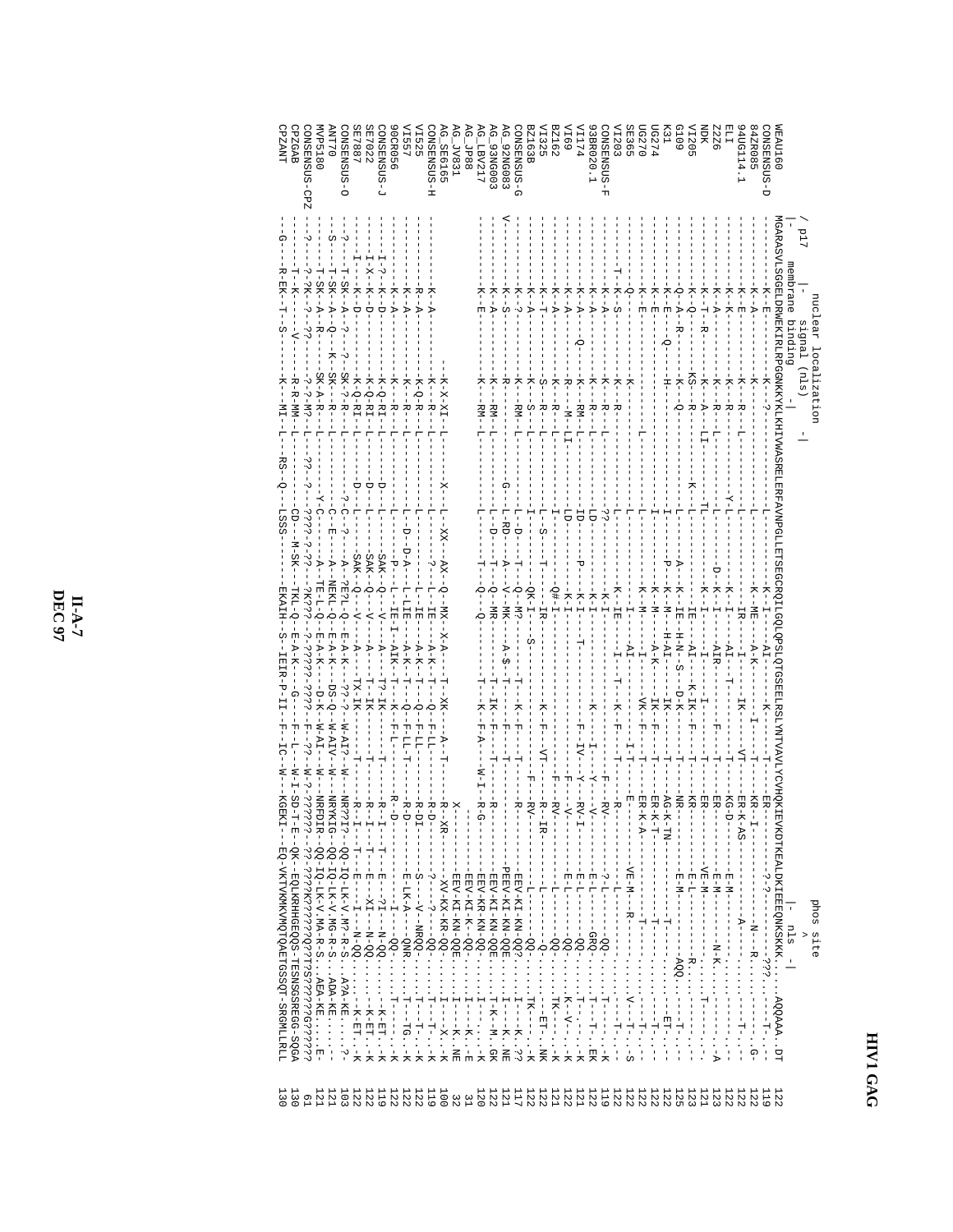#### **II-A-8**<br>DEC 97

| GSK-<br>SSK-<br>친<br>Ξ<br>٣ŋ<br>퍽<br>—<br>≍<br>Ъ<br>Ъ<br>Σ<br>Ξ<br>H<br>H<br>⊅<br>$\overline{Y}$<br>⊅<br>ъ<br>⊅<br>⊅<br>⊅<br>ъ<br>⊅<br>⊅<br>⋗<br>⊅<br>н<br>Н<br>н<br>Н<br>ኴ<br>⊅<br>r-R--<br>$-LI -$<br>$-L$ – $-2I$ –<br>-<br>-<br>-<br>-<br>-<br>-<br>-<br><br>-<br>÷<br>÷<br>$-A--P-$<br>$\mathbb{A}^{-}$<br>Ĥ<br>H<br>-b-<br>÷<br>$-Ld-$<br>÷<br>ή.<br>$-M=$<br>$A - T - A$<br>$-14-$<br>ャー<br>÷<br>$-51$<br>ャ<br>÷<br>$-51-$<br>-Md-<br>ź<br>÷<br>Ċ۵<br>i<br>T<br>Ĥ<br>Н<br>н<br>٢<br>-01<br>$\frac{5}{1}$<br>$\prec$<br>$-\Delta$ -<br>A-<br>$-\Delta$ -<br>$\prec$<br>$-50-$<br>$-\Delta$ -<br>$-\Delta$ -<br>$\overline{\phantom{a}}$<br>$\overline{\zeta}$<br>$\overline{\phantom{a}}$<br>$-\Delta$ -<br>$\overline{\phantom{a}}$<br>$-\Delta$ -<br>₹<br>$-\Delta$ -<br>$\overline{\zeta}$<br>$\overline{Y}$<br>$\overline{z}$<br>$\stackrel{+}{\sim}$<br>$\overline{z}$<br>$\overline{z}$<br>$N-N-K-K-K$<br>$\overline{\zeta}$<br>$\overline{\zeta}$<br>╬<br>$\overline{z}$<br>$\overline{\zeta}$<br>₹<br>VNRGEQ-SRLNT-LQL<br>ဂှ<br>÷<br>⊦<br>$-5$<br>$-5 - N -$<br>$-5 - N -$<br>$-L-QRT-$<br>진<br>÷<br>۲I<br>⊣<br>부<br>휴<br>÷<br>부<br>÷<br>÷<br>闩<br>부<br>闩<br>団<br>C<br>$\overline{\mathbb{R}}$<br>÷≒<br>−<br>F<br>÷⊾<br>$\frac{1}{2}$<br>÷<br>÷⊾<br>−<br>F<br>$\frac{1}{2}$<br>⊰ี<br>⊰ี่<br>÷⊾<br>≑ี่<br>₿<br>₹<br>₹<br>$\sum -E$<br>₫<br>Ţ<br>Ļ<br>Ļ<br>ė<br>Ó<br>p<br>PA<br>P<br>p<br>à<br>à<br>À<br>p<br>U<br>à<br>à<br>무<br>à<br>à<br>p<br>Δ<br>Δ<br>∪<br>੮<br>à<br>Δ<br>ှု<br>$\frac{1}{1}$<br>ーー<br>$-2$<br>$- - - - - - - - -$<br>J<br>$\frac{1}{1}$<br>$- - - - - - - - -$<br>$-1 - 2 - 6 - 1 - 2 - 1 - 1 - 1 - 1$<br>$- - - - - - - -$<br>$-1 - 1 - - - - - - - - - -$<br>$- - \Lambda - -$<br>$- - \Lambda - -$<br>$- -\Lambda - -$<br>$-1 - 1 - -$<br>$-60 - -1$<br>$- - - - - - - - -$<br>$\frac{1}{1}$<br>$-1$ - $-1$<br>$\frac{1}{1}$<br>$\mathsf I$<br>$\mathsf I$<br>$\,$ I<br>$-4 - 1 - 1$<br>$\mathbb{L}$<br>$-1$ - $-1$ - $-1$ - $-1$ - $-1$ - $-1$<br>$-1$<br>$\begin{bmatrix} 1 \\ 1 \\ 1 \\ 1 \end{bmatrix}$<br>$---AQ---$<br>ł<br>$\frac{1}{1}$<br>$\mathbb{L}$<br>$\frac{1}{1}$<br>$\begin{bmatrix} 1 \\ 1 \\ 1 \end{bmatrix}$<br>J.<br>J.<br>$\overline{\phantom{a}}$<br>$\frac{1}{1}$<br>$- -\Delta - - -\Delta - -$<br>$\mathbf{I}$<br>$\mathbf{I}$<br>$- -2 - - - - - - - -$<br>j<br>т<br>-<br>$-0$<br>$- -$ B--P--<br>$\mathsf I$<br>$- - - - - - - - -$<br>$- - - - - - - - - - -$<br>$- - - - - - - -$<br>$\begin{bmatrix} 1 \\ 1 \\ 1 \\ 1 \end{bmatrix}$<br>т<br>J<br>J<br>$\overline{\phantom{a}}$<br>T<br>I<br>т<br>T<br>J,<br>J.<br>$- - - - - - - -$<br>$-1 - \Delta -$<br>$-1 - 1 - -$<br>$\frac{1}{1}$<br>$---EI---$<br>$-1$<br>$-1$ $N - 1$<br>$-1$ - $-1$<br>$-\Delta$ -<br>T<br>Ţ<br>J<br>-1<br>I<br>$\mathbf{I}$<br>$\mathbf{I}$<br>$-1 - \Delta -$<br>$\frac{1}{1}$<br>$-1 - p -$<br>$- -p - -$<br>-<br>$- -p - -$<br>$-1 - p -$<br>$\mathbf{I}$<br>$-4-$<br>$-1$<br>$-5 -$<br>ーリー<br>$-1$<br>$\overline{a}$<br>$-\frac{1}{2}$<br>ţ<br>Ţ<br>Ţ.<br>$\frac{1}{1}$<br>$\frac{1}{1}$<br>ן<br>די<br>$\frac{1}{1}$<br>$\mathbf{I}$<br>ł<br>$\begin{array}{c} 1 \\ 1 \\ 1 \end{array}$<br>$\frac{1}{4}$<br>$\mathbf{I}$<br>$\mathbf{I}$<br>$\mathbf{I}$<br>-1<br>$\frac{1}{1}$<br>$\mathbf{I}$<br>Ť<br>$\mathbb{I}$<br>$\mathbf I$<br>$\mathbb{I}$<br>$\mathbf{I}$<br>Ť<br>$\mathsf I$<br>$\mathbf I$<br>$\mathsf I$<br>$\mathsf I$<br>$\mathbf{I}$<br>$\mathbf{I}$<br>$\mathbf{I}$<br>$\mathbf{I}$<br>$\mathbf{I}$<br>$\blacksquare$<br>$\mathbf{I}$<br>$\blacksquare$<br>$\mathbf{I}$<br>$\mathbb I$<br>$\frac{1}{1}$<br>$\frac{1}{1}$<br>$\frac{1}{1}$<br>$\mathbf{I}$<br>п<br>J.<br>- - - - - - - - -<br>$\frac{1}{1}$<br>$\frac{1}{1}$<br>-1<br>ł<br>$\frac{1}{1}$<br>ł<br>$\begin{bmatrix} 1 \\ 1 \\ 1 \\ 1 \end{bmatrix}$<br>$\begin{bmatrix} 1 & 1 \\ 1 & 1 \\ 1 & 1 \end{bmatrix}$<br>$\begin{array}{c} 1 \\ 1 \\ 1 \\ 1 \end{array}$<br>$\begin{array}{c} 1 \\ 1 \\ 1 \end{array}$<br>$\begin{array}{c} 1 \\ 1 \\ 1 \\ 1 \end{array}$<br>Ţ<br>$\frac{1}{4}$<br>$\frac{1}{1}$<br>$- - - - - - - - - -$<br>п<br>$\frac{1}{1}$<br>ł<br>$\mathbf{I}$<br>Ť<br>ł<br>-<br>ł<br>п<br>$\frac{1}{1}$<br>$\begin{bmatrix} 1 \\ 1 \\ 1 \\ 1 \end{bmatrix}$<br>$-S -$<br>$\frac{1}{1}$<br>I<br>I<br>$\begin{bmatrix} 1 \\ 1 \\ 1 \\ 1 \end{bmatrix}$<br>$\begin{array}{c} 1 \\ 1 \\ 1 \end{array}$<br>$\frac{1}{1}$<br>$\frac{1}{1}$<br>ーーーート<br>I<br>$\begin{array}{c} 1 \\ 1 \\ 1 \end{array}$<br>$-1 - N -$<br>$\begin{array}{c} 1 \\ 1 \\ 1 \end{array}$<br>I<br>п<br>I<br>I<br>$\frac{1}{1}$<br>$-1$<br>$\frac{1}{1}$<br>$\frac{1}{1}$<br>$\frac{1}{1}$<br>ł<br>$\frac{1}{4}$<br>$-1$<br>$-4-$<br>ł<br>í<br>п<br>J<br>$\frac{1}{1}$<br>$\frac{1}{1}$<br>$-1$<br>$-4-$<br>ŧ<br>Ť<br>Ť<br>Ť.<br>÷<br>÷<br>고 | G-RGNSS-<br>$\ldots$ SS .<br>$-SSK-$<br>$-55-$<br>$-ss-$<br>- 32-<br>SSK-<br>$-ss-$<br>$-55-$<br>.<br>SS-<br>$-$ SN $-$<br>- 85 -<br>$\frac{1}{2}$<br>.<br>25-<br>- SS-<br>.<br>32-<br>$-55 -$<br>$-SNI$<br>SS- |  |
|----------------------------------------------------------------------------------------------------------------------------------------------------------------------------------------------------------------------------------------------------------------------------------------------------------------------------------------------------------------------------------------------------------------------------------------------------------------------------------------------------------------------------------------------------------------------------------------------------------------------------------------------------------------------------------------------------------------------------------------------------------------------------------------------------------------------------------------------------------------------------------------------------------------------------------------------------------------------------------------------------------------------------------------------------------------------------------------------------------------------------------------------------------------------------------------------------------------------------------------------------------------------------------------------------------------------------------------------------------------------------------------------------------------------------------------------------------------------------------------------------------------------------------------------------------------------------------------------------------------------------------------------------------------------------------------------------------------------------------------------------------------------------------------------------------------------------------------------------------------------------------------------------------------------------------------------------------------------------------------------------------------------------------------------------------------------------------------------------------------------------------------------------------------------------------------------------------------------------------------------------------------------------------------------------------------------------------------------------------------------------------------------------------------------------------------------------------------------------------------------------------------------------------------------------------------------------------------------------------------------------------------------------------------------------------------------------------------------------------------------------------------------------------------------------------------------------------------------------------------------------------------------------------------------------------------------------------------------------------------------------------------------------------------------------------------------------------------------------------------------------------------------------------------------------------------------------------------------------------------------------------------------------------------------------------------------------------------------------------------------------------------------------------------------------------------------------------------------------------------------------------------------------------------------------------------------------------------------------------------------------------------------------------------------------------------------------------------------------------------------------------------------------------------------------------------------------------------------------------------------------------------------------------------------------------------------------------------------------------------------------------------------------------------------------------------------------------------------------------------------------------------------------------------------------------------------------------------------------------------------------------------------------------------------------------------------------------------------------------------------------------------------------------------------------------------------------------------------------------------------------------------------------------------------------------------------------------------------------------------------------------------------------------------------------------------------------------------------------------------------------------------|-----------------------------------------------------------------------------------------------------------------------------------------------------------------------------------------------------------------|--|
|                                                                                                                                                                                                                                                                                                                                                                                                                                                                                                                                                                                                                                                                                                                                                                                                                                                                                                                                                                                                                                                                                                                                                                                                                                                                                                                                                                                                                                                                                                                                                                                                                                                                                                                                                                                                                                                                                                                                                                                                                                                                                                                                                                                                                                                                                                                                                                                                                                                                                                                                                                                                                                                                                                                                                                                                                                                                                                                                                                                                                                                                                                                                                                                                                                                                                                                                                                                                                                                                                                                                                                                                                                                                                                                                                                                                                                                                                                                                                                                                                                                                                                                                                                                                                                                                                                                                                                                                                                                                                                                                                                                                                                                                                                                                                                |                                                                                                                                                                                                                 |  |
|                                                                                                                                                                                                                                                                                                                                                                                                                                                                                                                                                                                                                                                                                                                                                                                                                                                                                                                                                                                                                                                                                                                                                                                                                                                                                                                                                                                                                                                                                                                                                                                                                                                                                                                                                                                                                                                                                                                                                                                                                                                                                                                                                                                                                                                                                                                                                                                                                                                                                                                                                                                                                                                                                                                                                                                                                                                                                                                                                                                                                                                                                                                                                                                                                                                                                                                                                                                                                                                                                                                                                                                                                                                                                                                                                                                                                                                                                                                                                                                                                                                                                                                                                                                                                                                                                                                                                                                                                                                                                                                                                                                                                                                                                                                                                                |                                                                                                                                                                                                                 |  |
|                                                                                                                                                                                                                                                                                                                                                                                                                                                                                                                                                                                                                                                                                                                                                                                                                                                                                                                                                                                                                                                                                                                                                                                                                                                                                                                                                                                                                                                                                                                                                                                                                                                                                                                                                                                                                                                                                                                                                                                                                                                                                                                                                                                                                                                                                                                                                                                                                                                                                                                                                                                                                                                                                                                                                                                                                                                                                                                                                                                                                                                                                                                                                                                                                                                                                                                                                                                                                                                                                                                                                                                                                                                                                                                                                                                                                                                                                                                                                                                                                                                                                                                                                                                                                                                                                                                                                                                                                                                                                                                                                                                                                                                                                                                                                                |                                                                                                                                                                                                                 |  |
|                                                                                                                                                                                                                                                                                                                                                                                                                                                                                                                                                                                                                                                                                                                                                                                                                                                                                                                                                                                                                                                                                                                                                                                                                                                                                                                                                                                                                                                                                                                                                                                                                                                                                                                                                                                                                                                                                                                                                                                                                                                                                                                                                                                                                                                                                                                                                                                                                                                                                                                                                                                                                                                                                                                                                                                                                                                                                                                                                                                                                                                                                                                                                                                                                                                                                                                                                                                                                                                                                                                                                                                                                                                                                                                                                                                                                                                                                                                                                                                                                                                                                                                                                                                                                                                                                                                                                                                                                                                                                                                                                                                                                                                                                                                                                                |                                                                                                                                                                                                                 |  |
|                                                                                                                                                                                                                                                                                                                                                                                                                                                                                                                                                                                                                                                                                                                                                                                                                                                                                                                                                                                                                                                                                                                                                                                                                                                                                                                                                                                                                                                                                                                                                                                                                                                                                                                                                                                                                                                                                                                                                                                                                                                                                                                                                                                                                                                                                                                                                                                                                                                                                                                                                                                                                                                                                                                                                                                                                                                                                                                                                                                                                                                                                                                                                                                                                                                                                                                                                                                                                                                                                                                                                                                                                                                                                                                                                                                                                                                                                                                                                                                                                                                                                                                                                                                                                                                                                                                                                                                                                                                                                                                                                                                                                                                                                                                                                                |                                                                                                                                                                                                                 |  |
|                                                                                                                                                                                                                                                                                                                                                                                                                                                                                                                                                                                                                                                                                                                                                                                                                                                                                                                                                                                                                                                                                                                                                                                                                                                                                                                                                                                                                                                                                                                                                                                                                                                                                                                                                                                                                                                                                                                                                                                                                                                                                                                                                                                                                                                                                                                                                                                                                                                                                                                                                                                                                                                                                                                                                                                                                                                                                                                                                                                                                                                                                                                                                                                                                                                                                                                                                                                                                                                                                                                                                                                                                                                                                                                                                                                                                                                                                                                                                                                                                                                                                                                                                                                                                                                                                                                                                                                                                                                                                                                                                                                                                                                                                                                                                                |                                                                                                                                                                                                                 |  |
|                                                                                                                                                                                                                                                                                                                                                                                                                                                                                                                                                                                                                                                                                                                                                                                                                                                                                                                                                                                                                                                                                                                                                                                                                                                                                                                                                                                                                                                                                                                                                                                                                                                                                                                                                                                                                                                                                                                                                                                                                                                                                                                                                                                                                                                                                                                                                                                                                                                                                                                                                                                                                                                                                                                                                                                                                                                                                                                                                                                                                                                                                                                                                                                                                                                                                                                                                                                                                                                                                                                                                                                                                                                                                                                                                                                                                                                                                                                                                                                                                                                                                                                                                                                                                                                                                                                                                                                                                                                                                                                                                                                                                                                                                                                                                                |                                                                                                                                                                                                                 |  |
|                                                                                                                                                                                                                                                                                                                                                                                                                                                                                                                                                                                                                                                                                                                                                                                                                                                                                                                                                                                                                                                                                                                                                                                                                                                                                                                                                                                                                                                                                                                                                                                                                                                                                                                                                                                                                                                                                                                                                                                                                                                                                                                                                                                                                                                                                                                                                                                                                                                                                                                                                                                                                                                                                                                                                                                                                                                                                                                                                                                                                                                                                                                                                                                                                                                                                                                                                                                                                                                                                                                                                                                                                                                                                                                                                                                                                                                                                                                                                                                                                                                                                                                                                                                                                                                                                                                                                                                                                                                                                                                                                                                                                                                                                                                                                                |                                                                                                                                                                                                                 |  |
|                                                                                                                                                                                                                                                                                                                                                                                                                                                                                                                                                                                                                                                                                                                                                                                                                                                                                                                                                                                                                                                                                                                                                                                                                                                                                                                                                                                                                                                                                                                                                                                                                                                                                                                                                                                                                                                                                                                                                                                                                                                                                                                                                                                                                                                                                                                                                                                                                                                                                                                                                                                                                                                                                                                                                                                                                                                                                                                                                                                                                                                                                                                                                                                                                                                                                                                                                                                                                                                                                                                                                                                                                                                                                                                                                                                                                                                                                                                                                                                                                                                                                                                                                                                                                                                                                                                                                                                                                                                                                                                                                                                                                                                                                                                                                                |                                                                                                                                                                                                                 |  |
|                                                                                                                                                                                                                                                                                                                                                                                                                                                                                                                                                                                                                                                                                                                                                                                                                                                                                                                                                                                                                                                                                                                                                                                                                                                                                                                                                                                                                                                                                                                                                                                                                                                                                                                                                                                                                                                                                                                                                                                                                                                                                                                                                                                                                                                                                                                                                                                                                                                                                                                                                                                                                                                                                                                                                                                                                                                                                                                                                                                                                                                                                                                                                                                                                                                                                                                                                                                                                                                                                                                                                                                                                                                                                                                                                                                                                                                                                                                                                                                                                                                                                                                                                                                                                                                                                                                                                                                                                                                                                                                                                                                                                                                                                                                                                                |                                                                                                                                                                                                                 |  |
|                                                                                                                                                                                                                                                                                                                                                                                                                                                                                                                                                                                                                                                                                                                                                                                                                                                                                                                                                                                                                                                                                                                                                                                                                                                                                                                                                                                                                                                                                                                                                                                                                                                                                                                                                                                                                                                                                                                                                                                                                                                                                                                                                                                                                                                                                                                                                                                                                                                                                                                                                                                                                                                                                                                                                                                                                                                                                                                                                                                                                                                                                                                                                                                                                                                                                                                                                                                                                                                                                                                                                                                                                                                                                                                                                                                                                                                                                                                                                                                                                                                                                                                                                                                                                                                                                                                                                                                                                                                                                                                                                                                                                                                                                                                                                                |                                                                                                                                                                                                                 |  |
|                                                                                                                                                                                                                                                                                                                                                                                                                                                                                                                                                                                                                                                                                                                                                                                                                                                                                                                                                                                                                                                                                                                                                                                                                                                                                                                                                                                                                                                                                                                                                                                                                                                                                                                                                                                                                                                                                                                                                                                                                                                                                                                                                                                                                                                                                                                                                                                                                                                                                                                                                                                                                                                                                                                                                                                                                                                                                                                                                                                                                                                                                                                                                                                                                                                                                                                                                                                                                                                                                                                                                                                                                                                                                                                                                                                                                                                                                                                                                                                                                                                                                                                                                                                                                                                                                                                                                                                                                                                                                                                                                                                                                                                                                                                                                                |                                                                                                                                                                                                                 |  |
|                                                                                                                                                                                                                                                                                                                                                                                                                                                                                                                                                                                                                                                                                                                                                                                                                                                                                                                                                                                                                                                                                                                                                                                                                                                                                                                                                                                                                                                                                                                                                                                                                                                                                                                                                                                                                                                                                                                                                                                                                                                                                                                                                                                                                                                                                                                                                                                                                                                                                                                                                                                                                                                                                                                                                                                                                                                                                                                                                                                                                                                                                                                                                                                                                                                                                                                                                                                                                                                                                                                                                                                                                                                                                                                                                                                                                                                                                                                                                                                                                                                                                                                                                                                                                                                                                                                                                                                                                                                                                                                                                                                                                                                                                                                                                                |                                                                                                                                                                                                                 |  |
|                                                                                                                                                                                                                                                                                                                                                                                                                                                                                                                                                                                                                                                                                                                                                                                                                                                                                                                                                                                                                                                                                                                                                                                                                                                                                                                                                                                                                                                                                                                                                                                                                                                                                                                                                                                                                                                                                                                                                                                                                                                                                                                                                                                                                                                                                                                                                                                                                                                                                                                                                                                                                                                                                                                                                                                                                                                                                                                                                                                                                                                                                                                                                                                                                                                                                                                                                                                                                                                                                                                                                                                                                                                                                                                                                                                                                                                                                                                                                                                                                                                                                                                                                                                                                                                                                                                                                                                                                                                                                                                                                                                                                                                                                                                                                                |                                                                                                                                                                                                                 |  |
|                                                                                                                                                                                                                                                                                                                                                                                                                                                                                                                                                                                                                                                                                                                                                                                                                                                                                                                                                                                                                                                                                                                                                                                                                                                                                                                                                                                                                                                                                                                                                                                                                                                                                                                                                                                                                                                                                                                                                                                                                                                                                                                                                                                                                                                                                                                                                                                                                                                                                                                                                                                                                                                                                                                                                                                                                                                                                                                                                                                                                                                                                                                                                                                                                                                                                                                                                                                                                                                                                                                                                                                                                                                                                                                                                                                                                                                                                                                                                                                                                                                                                                                                                                                                                                                                                                                                                                                                                                                                                                                                                                                                                                                                                                                                                                |                                                                                                                                                                                                                 |  |
|                                                                                                                                                                                                                                                                                                                                                                                                                                                                                                                                                                                                                                                                                                                                                                                                                                                                                                                                                                                                                                                                                                                                                                                                                                                                                                                                                                                                                                                                                                                                                                                                                                                                                                                                                                                                                                                                                                                                                                                                                                                                                                                                                                                                                                                                                                                                                                                                                                                                                                                                                                                                                                                                                                                                                                                                                                                                                                                                                                                                                                                                                                                                                                                                                                                                                                                                                                                                                                                                                                                                                                                                                                                                                                                                                                                                                                                                                                                                                                                                                                                                                                                                                                                                                                                                                                                                                                                                                                                                                                                                                                                                                                                                                                                                                                |                                                                                                                                                                                                                 |  |
|                                                                                                                                                                                                                                                                                                                                                                                                                                                                                                                                                                                                                                                                                                                                                                                                                                                                                                                                                                                                                                                                                                                                                                                                                                                                                                                                                                                                                                                                                                                                                                                                                                                                                                                                                                                                                                                                                                                                                                                                                                                                                                                                                                                                                                                                                                                                                                                                                                                                                                                                                                                                                                                                                                                                                                                                                                                                                                                                                                                                                                                                                                                                                                                                                                                                                                                                                                                                                                                                                                                                                                                                                                                                                                                                                                                                                                                                                                                                                                                                                                                                                                                                                                                                                                                                                                                                                                                                                                                                                                                                                                                                                                                                                                                                                                |                                                                                                                                                                                                                 |  |
|                                                                                                                                                                                                                                                                                                                                                                                                                                                                                                                                                                                                                                                                                                                                                                                                                                                                                                                                                                                                                                                                                                                                                                                                                                                                                                                                                                                                                                                                                                                                                                                                                                                                                                                                                                                                                                                                                                                                                                                                                                                                                                                                                                                                                                                                                                                                                                                                                                                                                                                                                                                                                                                                                                                                                                                                                                                                                                                                                                                                                                                                                                                                                                                                                                                                                                                                                                                                                                                                                                                                                                                                                                                                                                                                                                                                                                                                                                                                                                                                                                                                                                                                                                                                                                                                                                                                                                                                                                                                                                                                                                                                                                                                                                                                                                |                                                                                                                                                                                                                 |  |
|                                                                                                                                                                                                                                                                                                                                                                                                                                                                                                                                                                                                                                                                                                                                                                                                                                                                                                                                                                                                                                                                                                                                                                                                                                                                                                                                                                                                                                                                                                                                                                                                                                                                                                                                                                                                                                                                                                                                                                                                                                                                                                                                                                                                                                                                                                                                                                                                                                                                                                                                                                                                                                                                                                                                                                                                                                                                                                                                                                                                                                                                                                                                                                                                                                                                                                                                                                                                                                                                                                                                                                                                                                                                                                                                                                                                                                                                                                                                                                                                                                                                                                                                                                                                                                                                                                                                                                                                                                                                                                                                                                                                                                                                                                                                                                |                                                                                                                                                                                                                 |  |
|                                                                                                                                                                                                                                                                                                                                                                                                                                                                                                                                                                                                                                                                                                                                                                                                                                                                                                                                                                                                                                                                                                                                                                                                                                                                                                                                                                                                                                                                                                                                                                                                                                                                                                                                                                                                                                                                                                                                                                                                                                                                                                                                                                                                                                                                                                                                                                                                                                                                                                                                                                                                                                                                                                                                                                                                                                                                                                                                                                                                                                                                                                                                                                                                                                                                                                                                                                                                                                                                                                                                                                                                                                                                                                                                                                                                                                                                                                                                                                                                                                                                                                                                                                                                                                                                                                                                                                                                                                                                                                                                                                                                                                                                                                                                                                |                                                                                                                                                                                                                 |  |
|                                                                                                                                                                                                                                                                                                                                                                                                                                                                                                                                                                                                                                                                                                                                                                                                                                                                                                                                                                                                                                                                                                                                                                                                                                                                                                                                                                                                                                                                                                                                                                                                                                                                                                                                                                                                                                                                                                                                                                                                                                                                                                                                                                                                                                                                                                                                                                                                                                                                                                                                                                                                                                                                                                                                                                                                                                                                                                                                                                                                                                                                                                                                                                                                                                                                                                                                                                                                                                                                                                                                                                                                                                                                                                                                                                                                                                                                                                                                                                                                                                                                                                                                                                                                                                                                                                                                                                                                                                                                                                                                                                                                                                                                                                                                                                |                                                                                                                                                                                                                 |  |
|                                                                                                                                                                                                                                                                                                                                                                                                                                                                                                                                                                                                                                                                                                                                                                                                                                                                                                                                                                                                                                                                                                                                                                                                                                                                                                                                                                                                                                                                                                                                                                                                                                                                                                                                                                                                                                                                                                                                                                                                                                                                                                                                                                                                                                                                                                                                                                                                                                                                                                                                                                                                                                                                                                                                                                                                                                                                                                                                                                                                                                                                                                                                                                                                                                                                                                                                                                                                                                                                                                                                                                                                                                                                                                                                                                                                                                                                                                                                                                                                                                                                                                                                                                                                                                                                                                                                                                                                                                                                                                                                                                                                                                                                                                                                                                |                                                                                                                                                                                                                 |  |
|                                                                                                                                                                                                                                                                                                                                                                                                                                                                                                                                                                                                                                                                                                                                                                                                                                                                                                                                                                                                                                                                                                                                                                                                                                                                                                                                                                                                                                                                                                                                                                                                                                                                                                                                                                                                                                                                                                                                                                                                                                                                                                                                                                                                                                                                                                                                                                                                                                                                                                                                                                                                                                                                                                                                                                                                                                                                                                                                                                                                                                                                                                                                                                                                                                                                                                                                                                                                                                                                                                                                                                                                                                                                                                                                                                                                                                                                                                                                                                                                                                                                                                                                                                                                                                                                                                                                                                                                                                                                                                                                                                                                                                                                                                                                                                |                                                                                                                                                                                                                 |  |
|                                                                                                                                                                                                                                                                                                                                                                                                                                                                                                                                                                                                                                                                                                                                                                                                                                                                                                                                                                                                                                                                                                                                                                                                                                                                                                                                                                                                                                                                                                                                                                                                                                                                                                                                                                                                                                                                                                                                                                                                                                                                                                                                                                                                                                                                                                                                                                                                                                                                                                                                                                                                                                                                                                                                                                                                                                                                                                                                                                                                                                                                                                                                                                                                                                                                                                                                                                                                                                                                                                                                                                                                                                                                                                                                                                                                                                                                                                                                                                                                                                                                                                                                                                                                                                                                                                                                                                                                                                                                                                                                                                                                                                                                                                                                                                |                                                                                                                                                                                                                 |  |
|                                                                                                                                                                                                                                                                                                                                                                                                                                                                                                                                                                                                                                                                                                                                                                                                                                                                                                                                                                                                                                                                                                                                                                                                                                                                                                                                                                                                                                                                                                                                                                                                                                                                                                                                                                                                                                                                                                                                                                                                                                                                                                                                                                                                                                                                                                                                                                                                                                                                                                                                                                                                                                                                                                                                                                                                                                                                                                                                                                                                                                                                                                                                                                                                                                                                                                                                                                                                                                                                                                                                                                                                                                                                                                                                                                                                                                                                                                                                                                                                                                                                                                                                                                                                                                                                                                                                                                                                                                                                                                                                                                                                                                                                                                                                                                |                                                                                                                                                                                                                 |  |
|                                                                                                                                                                                                                                                                                                                                                                                                                                                                                                                                                                                                                                                                                                                                                                                                                                                                                                                                                                                                                                                                                                                                                                                                                                                                                                                                                                                                                                                                                                                                                                                                                                                                                                                                                                                                                                                                                                                                                                                                                                                                                                                                                                                                                                                                                                                                                                                                                                                                                                                                                                                                                                                                                                                                                                                                                                                                                                                                                                                                                                                                                                                                                                                                                                                                                                                                                                                                                                                                                                                                                                                                                                                                                                                                                                                                                                                                                                                                                                                                                                                                                                                                                                                                                                                                                                                                                                                                                                                                                                                                                                                                                                                                                                                                                                |                                                                                                                                                                                                                 |  |
|                                                                                                                                                                                                                                                                                                                                                                                                                                                                                                                                                                                                                                                                                                                                                                                                                                                                                                                                                                                                                                                                                                                                                                                                                                                                                                                                                                                                                                                                                                                                                                                                                                                                                                                                                                                                                                                                                                                                                                                                                                                                                                                                                                                                                                                                                                                                                                                                                                                                                                                                                                                                                                                                                                                                                                                                                                                                                                                                                                                                                                                                                                                                                                                                                                                                                                                                                                                                                                                                                                                                                                                                                                                                                                                                                                                                                                                                                                                                                                                                                                                                                                                                                                                                                                                                                                                                                                                                                                                                                                                                                                                                                                                                                                                                                                |                                                                                                                                                                                                                 |  |
|                                                                                                                                                                                                                                                                                                                                                                                                                                                                                                                                                                                                                                                                                                                                                                                                                                                                                                                                                                                                                                                                                                                                                                                                                                                                                                                                                                                                                                                                                                                                                                                                                                                                                                                                                                                                                                                                                                                                                                                                                                                                                                                                                                                                                                                                                                                                                                                                                                                                                                                                                                                                                                                                                                                                                                                                                                                                                                                                                                                                                                                                                                                                                                                                                                                                                                                                                                                                                                                                                                                                                                                                                                                                                                                                                                                                                                                                                                                                                                                                                                                                                                                                                                                                                                                                                                                                                                                                                                                                                                                                                                                                                                                                                                                                                                |                                                                                                                                                                                                                 |  |
|                                                                                                                                                                                                                                                                                                                                                                                                                                                                                                                                                                                                                                                                                                                                                                                                                                                                                                                                                                                                                                                                                                                                                                                                                                                                                                                                                                                                                                                                                                                                                                                                                                                                                                                                                                                                                                                                                                                                                                                                                                                                                                                                                                                                                                                                                                                                                                                                                                                                                                                                                                                                                                                                                                                                                                                                                                                                                                                                                                                                                                                                                                                                                                                                                                                                                                                                                                                                                                                                                                                                                                                                                                                                                                                                                                                                                                                                                                                                                                                                                                                                                                                                                                                                                                                                                                                                                                                                                                                                                                                                                                                                                                                                                                                                                                |                                                                                                                                                                                                                 |  |
|                                                                                                                                                                                                                                                                                                                                                                                                                                                                                                                                                                                                                                                                                                                                                                                                                                                                                                                                                                                                                                                                                                                                                                                                                                                                                                                                                                                                                                                                                                                                                                                                                                                                                                                                                                                                                                                                                                                                                                                                                                                                                                                                                                                                                                                                                                                                                                                                                                                                                                                                                                                                                                                                                                                                                                                                                                                                                                                                                                                                                                                                                                                                                                                                                                                                                                                                                                                                                                                                                                                                                                                                                                                                                                                                                                                                                                                                                                                                                                                                                                                                                                                                                                                                                                                                                                                                                                                                                                                                                                                                                                                                                                                                                                                                                                |                                                                                                                                                                                                                 |  |
|                                                                                                                                                                                                                                                                                                                                                                                                                                                                                                                                                                                                                                                                                                                                                                                                                                                                                                                                                                                                                                                                                                                                                                                                                                                                                                                                                                                                                                                                                                                                                                                                                                                                                                                                                                                                                                                                                                                                                                                                                                                                                                                                                                                                                                                                                                                                                                                                                                                                                                                                                                                                                                                                                                                                                                                                                                                                                                                                                                                                                                                                                                                                                                                                                                                                                                                                                                                                                                                                                                                                                                                                                                                                                                                                                                                                                                                                                                                                                                                                                                                                                                                                                                                                                                                                                                                                                                                                                                                                                                                                                                                                                                                                                                                                                                |                                                                                                                                                                                                                 |  |
|                                                                                                                                                                                                                                                                                                                                                                                                                                                                                                                                                                                                                                                                                                                                                                                                                                                                                                                                                                                                                                                                                                                                                                                                                                                                                                                                                                                                                                                                                                                                                                                                                                                                                                                                                                                                                                                                                                                                                                                                                                                                                                                                                                                                                                                                                                                                                                                                                                                                                                                                                                                                                                                                                                                                                                                                                                                                                                                                                                                                                                                                                                                                                                                                                                                                                                                                                                                                                                                                                                                                                                                                                                                                                                                                                                                                                                                                                                                                                                                                                                                                                                                                                                                                                                                                                                                                                                                                                                                                                                                                                                                                                                                                                                                                                                |                                                                                                                                                                                                                 |  |
|                                                                                                                                                                                                                                                                                                                                                                                                                                                                                                                                                                                                                                                                                                                                                                                                                                                                                                                                                                                                                                                                                                                                                                                                                                                                                                                                                                                                                                                                                                                                                                                                                                                                                                                                                                                                                                                                                                                                                                                                                                                                                                                                                                                                                                                                                                                                                                                                                                                                                                                                                                                                                                                                                                                                                                                                                                                                                                                                                                                                                                                                                                                                                                                                                                                                                                                                                                                                                                                                                                                                                                                                                                                                                                                                                                                                                                                                                                                                                                                                                                                                                                                                                                                                                                                                                                                                                                                                                                                                                                                                                                                                                                                                                                                                                                |                                                                                                                                                                                                                 |  |
|                                                                                                                                                                                                                                                                                                                                                                                                                                                                                                                                                                                                                                                                                                                                                                                                                                                                                                                                                                                                                                                                                                                                                                                                                                                                                                                                                                                                                                                                                                                                                                                                                                                                                                                                                                                                                                                                                                                                                                                                                                                                                                                                                                                                                                                                                                                                                                                                                                                                                                                                                                                                                                                                                                                                                                                                                                                                                                                                                                                                                                                                                                                                                                                                                                                                                                                                                                                                                                                                                                                                                                                                                                                                                                                                                                                                                                                                                                                                                                                                                                                                                                                                                                                                                                                                                                                                                                                                                                                                                                                                                                                                                                                                                                                                                                |                                                                                                                                                                                                                 |  |
|                                                                                                                                                                                                                                                                                                                                                                                                                                                                                                                                                                                                                                                                                                                                                                                                                                                                                                                                                                                                                                                                                                                                                                                                                                                                                                                                                                                                                                                                                                                                                                                                                                                                                                                                                                                                                                                                                                                                                                                                                                                                                                                                                                                                                                                                                                                                                                                                                                                                                                                                                                                                                                                                                                                                                                                                                                                                                                                                                                                                                                                                                                                                                                                                                                                                                                                                                                                                                                                                                                                                                                                                                                                                                                                                                                                                                                                                                                                                                                                                                                                                                                                                                                                                                                                                                                                                                                                                                                                                                                                                                                                                                                                                                                                                                                |                                                                                                                                                                                                                 |  |
|                                                                                                                                                                                                                                                                                                                                                                                                                                                                                                                                                                                                                                                                                                                                                                                                                                                                                                                                                                                                                                                                                                                                                                                                                                                                                                                                                                                                                                                                                                                                                                                                                                                                                                                                                                                                                                                                                                                                                                                                                                                                                                                                                                                                                                                                                                                                                                                                                                                                                                                                                                                                                                                                                                                                                                                                                                                                                                                                                                                                                                                                                                                                                                                                                                                                                                                                                                                                                                                                                                                                                                                                                                                                                                                                                                                                                                                                                                                                                                                                                                                                                                                                                                                                                                                                                                                                                                                                                                                                                                                                                                                                                                                                                                                                                                |                                                                                                                                                                                                                 |  |
|                                                                                                                                                                                                                                                                                                                                                                                                                                                                                                                                                                                                                                                                                                                                                                                                                                                                                                                                                                                                                                                                                                                                                                                                                                                                                                                                                                                                                                                                                                                                                                                                                                                                                                                                                                                                                                                                                                                                                                                                                                                                                                                                                                                                                                                                                                                                                                                                                                                                                                                                                                                                                                                                                                                                                                                                                                                                                                                                                                                                                                                                                                                                                                                                                                                                                                                                                                                                                                                                                                                                                                                                                                                                                                                                                                                                                                                                                                                                                                                                                                                                                                                                                                                                                                                                                                                                                                                                                                                                                                                                                                                                                                                                                                                                                                |                                                                                                                                                                                                                 |  |
|                                                                                                                                                                                                                                                                                                                                                                                                                                                                                                                                                                                                                                                                                                                                                                                                                                                                                                                                                                                                                                                                                                                                                                                                                                                                                                                                                                                                                                                                                                                                                                                                                                                                                                                                                                                                                                                                                                                                                                                                                                                                                                                                                                                                                                                                                                                                                                                                                                                                                                                                                                                                                                                                                                                                                                                                                                                                                                                                                                                                                                                                                                                                                                                                                                                                                                                                                                                                                                                                                                                                                                                                                                                                                                                                                                                                                                                                                                                                                                                                                                                                                                                                                                                                                                                                                                                                                                                                                                                                                                                                                                                                                                                                                                                                                                | - SS 3 3-                                                                                                                                                                                                       |  |
|                                                                                                                                                                                                                                                                                                                                                                                                                                                                                                                                                                                                                                                                                                                                                                                                                                                                                                                                                                                                                                                                                                                                                                                                                                                                                                                                                                                                                                                                                                                                                                                                                                                                                                                                                                                                                                                                                                                                                                                                                                                                                                                                                                                                                                                                                                                                                                                                                                                                                                                                                                                                                                                                                                                                                                                                                                                                                                                                                                                                                                                                                                                                                                                                                                                                                                                                                                                                                                                                                                                                                                                                                                                                                                                                                                                                                                                                                                                                                                                                                                                                                                                                                                                                                                                                                                                                                                                                                                                                                                                                                                                                                                                                                                                                                                | $-$ NSSS                                                                                                                                                                                                        |  |
|                                                                                                                                                                                                                                                                                                                                                                                                                                                                                                                                                                                                                                                                                                                                                                                                                                                                                                                                                                                                                                                                                                                                                                                                                                                                                                                                                                                                                                                                                                                                                                                                                                                                                                                                                                                                                                                                                                                                                                                                                                                                                                                                                                                                                                                                                                                                                                                                                                                                                                                                                                                                                                                                                                                                                                                                                                                                                                                                                                                                                                                                                                                                                                                                                                                                                                                                                                                                                                                                                                                                                                                                                                                                                                                                                                                                                                                                                                                                                                                                                                                                                                                                                                                                                                                                                                                                                                                                                                                                                                                                                                                                                                                                                                                                                                | $-S-K-$                                                                                                                                                                                                         |  |
|                                                                                                                                                                                                                                                                                                                                                                                                                                                                                                                                                                                                                                                                                                                                                                                                                                                                                                                                                                                                                                                                                                                                                                                                                                                                                                                                                                                                                                                                                                                                                                                                                                                                                                                                                                                                                                                                                                                                                                                                                                                                                                                                                                                                                                                                                                                                                                                                                                                                                                                                                                                                                                                                                                                                                                                                                                                                                                                                                                                                                                                                                                                                                                                                                                                                                                                                                                                                                                                                                                                                                                                                                                                                                                                                                                                                                                                                                                                                                                                                                                                                                                                                                                                                                                                                                                                                                                                                                                                                                                                                                                                                                                                                                                                                                                |                                                                                                                                                                                                                 |  |
|                                                                                                                                                                                                                                                                                                                                                                                                                                                                                                                                                                                                                                                                                                                                                                                                                                                                                                                                                                                                                                                                                                                                                                                                                                                                                                                                                                                                                                                                                                                                                                                                                                                                                                                                                                                                                                                                                                                                                                                                                                                                                                                                                                                                                                                                                                                                                                                                                                                                                                                                                                                                                                                                                                                                                                                                                                                                                                                                                                                                                                                                                                                                                                                                                                                                                                                                                                                                                                                                                                                                                                                                                                                                                                                                                                                                                                                                                                                                                                                                                                                                                                                                                                                                                                                                                                                                                                                                                                                                                                                                                                                                                                                                                                                                                                |                                                                                                                                                                                                                 |  |
|                                                                                                                                                                                                                                                                                                                                                                                                                                                                                                                                                                                                                                                                                                                                                                                                                                                                                                                                                                                                                                                                                                                                                                                                                                                                                                                                                                                                                                                                                                                                                                                                                                                                                                                                                                                                                                                                                                                                                                                                                                                                                                                                                                                                                                                                                                                                                                                                                                                                                                                                                                                                                                                                                                                                                                                                                                                                                                                                                                                                                                                                                                                                                                                                                                                                                                                                                                                                                                                                                                                                                                                                                                                                                                                                                                                                                                                                                                                                                                                                                                                                                                                                                                                                                                                                                                                                                                                                                                                                                                                                                                                                                                                                                                                                                                | C                                                                                                                                                                                                               |  |
|                                                                                                                                                                                                                                                                                                                                                                                                                                                                                                                                                                                                                                                                                                                                                                                                                                                                                                                                                                                                                                                                                                                                                                                                                                                                                                                                                                                                                                                                                                                                                                                                                                                                                                                                                                                                                                                                                                                                                                                                                                                                                                                                                                                                                                                                                                                                                                                                                                                                                                                                                                                                                                                                                                                                                                                                                                                                                                                                                                                                                                                                                                                                                                                                                                                                                                                                                                                                                                                                                                                                                                                                                                                                                                                                                                                                                                                                                                                                                                                                                                                                                                                                                                                                                                                                                                                                                                                                                                                                                                                                                                                                                                                                                                                                                                | w                                                                                                                                                                                                               |  |
|                                                                                                                                                                                                                                                                                                                                                                                                                                                                                                                                                                                                                                                                                                                                                                                                                                                                                                                                                                                                                                                                                                                                                                                                                                                                                                                                                                                                                                                                                                                                                                                                                                                                                                                                                                                                                                                                                                                                                                                                                                                                                                                                                                                                                                                                                                                                                                                                                                                                                                                                                                                                                                                                                                                                                                                                                                                                                                                                                                                                                                                                                                                                                                                                                                                                                                                                                                                                                                                                                                                                                                                                                                                                                                                                                                                                                                                                                                                                                                                                                                                                                                                                                                                                                                                                                                                                                                                                                                                                                                                                                                                                                                                                                                                                                                | S                                                                                                                                                                                                               |  |
|                                                                                                                                                                                                                                                                                                                                                                                                                                                                                                                                                                                                                                                                                                                                                                                                                                                                                                                                                                                                                                                                                                                                                                                                                                                                                                                                                                                                                                                                                                                                                                                                                                                                                                                                                                                                                                                                                                                                                                                                                                                                                                                                                                                                                                                                                                                                                                                                                                                                                                                                                                                                                                                                                                                                                                                                                                                                                                                                                                                                                                                                                                                                                                                                                                                                                                                                                                                                                                                                                                                                                                                                                                                                                                                                                                                                                                                                                                                                                                                                                                                                                                                                                                                                                                                                                                                                                                                                                                                                                                                                                                                                                                                                                                                                                                | S                                                                                                                                                                                                               |  |
|                                                                                                                                                                                                                                                                                                                                                                                                                                                                                                                                                                                                                                                                                                                                                                                                                                                                                                                                                                                                                                                                                                                                                                                                                                                                                                                                                                                                                                                                                                                                                                                                                                                                                                                                                                                                                                                                                                                                                                                                                                                                                                                                                                                                                                                                                                                                                                                                                                                                                                                                                                                                                                                                                                                                                                                                                                                                                                                                                                                                                                                                                                                                                                                                                                                                                                                                                                                                                                                                                                                                                                                                                                                                                                                                                                                                                                                                                                                                                                                                                                                                                                                                                                                                                                                                                                                                                                                                                                                                                                                                                                                                                                                                                                                                                                | SSK-                                                                                                                                                                                                            |  |
|                                                                                                                                                                                                                                                                                                                                                                                                                                                                                                                                                                                                                                                                                                                                                                                                                                                                                                                                                                                                                                                                                                                                                                                                                                                                                                                                                                                                                                                                                                                                                                                                                                                                                                                                                                                                                                                                                                                                                                                                                                                                                                                                                                                                                                                                                                                                                                                                                                                                                                                                                                                                                                                                                                                                                                                                                                                                                                                                                                                                                                                                                                                                                                                                                                                                                                                                                                                                                                                                                                                                                                                                                                                                                                                                                                                                                                                                                                                                                                                                                                                                                                                                                                                                                                                                                                                                                                                                                                                                                                                                                                                                                                                                                                                                                                | SSK-                                                                                                                                                                                                            |  |
|                                                                                                                                                                                                                                                                                                                                                                                                                                                                                                                                                                                                                                                                                                                                                                                                                                                                                                                                                                                                                                                                                                                                                                                                                                                                                                                                                                                                                                                                                                                                                                                                                                                                                                                                                                                                                                                                                                                                                                                                                                                                                                                                                                                                                                                                                                                                                                                                                                                                                                                                                                                                                                                                                                                                                                                                                                                                                                                                                                                                                                                                                                                                                                                                                                                                                                                                                                                                                                                                                                                                                                                                                                                                                                                                                                                                                                                                                                                                                                                                                                                                                                                                                                                                                                                                                                                                                                                                                                                                                                                                                                                                                                                                                                                                                                | $-SSK-$                                                                                                                                                                                                         |  |
|                                                                                                                                                                                                                                                                                                                                                                                                                                                                                                                                                                                                                                                                                                                                                                                                                                                                                                                                                                                                                                                                                                                                                                                                                                                                                                                                                                                                                                                                                                                                                                                                                                                                                                                                                                                                                                                                                                                                                                                                                                                                                                                                                                                                                                                                                                                                                                                                                                                                                                                                                                                                                                                                                                                                                                                                                                                                                                                                                                                                                                                                                                                                                                                                                                                                                                                                                                                                                                                                                                                                                                                                                                                                                                                                                                                                                                                                                                                                                                                                                                                                                                                                                                                                                                                                                                                                                                                                                                                                                                                                                                                                                                                                                                                                                                |                                                                                                                                                                                                                 |  |
|                                                                                                                                                                                                                                                                                                                                                                                                                                                                                                                                                                                                                                                                                                                                                                                                                                                                                                                                                                                                                                                                                                                                                                                                                                                                                                                                                                                                                                                                                                                                                                                                                                                                                                                                                                                                                                                                                                                                                                                                                                                                                                                                                                                                                                                                                                                                                                                                                                                                                                                                                                                                                                                                                                                                                                                                                                                                                                                                                                                                                                                                                                                                                                                                                                                                                                                                                                                                                                                                                                                                                                                                                                                                                                                                                                                                                                                                                                                                                                                                                                                                                                                                                                                                                                                                                                                                                                                                                                                                                                                                                                                                                                                                                                                                                                |                                                                                                                                                                                                                 |  |
|                                                                                                                                                                                                                                                                                                                                                                                                                                                                                                                                                                                                                                                                                                                                                                                                                                                                                                                                                                                                                                                                                                                                                                                                                                                                                                                                                                                                                                                                                                                                                                                                                                                                                                                                                                                                                                                                                                                                                                                                                                                                                                                                                                                                                                                                                                                                                                                                                                                                                                                                                                                                                                                                                                                                                                                                                                                                                                                                                                                                                                                                                                                                                                                                                                                                                                                                                                                                                                                                                                                                                                                                                                                                                                                                                                                                                                                                                                                                                                                                                                                                                                                                                                                                                                                                                                                                                                                                                                                                                                                                                                                                                                                                                                                                                                | $SR -$                                                                                                                                                                                                          |  |
|                                                                                                                                                                                                                                                                                                                                                                                                                                                                                                                                                                                                                                                                                                                                                                                                                                                                                                                                                                                                                                                                                                                                                                                                                                                                                                                                                                                                                                                                                                                                                                                                                                                                                                                                                                                                                                                                                                                                                                                                                                                                                                                                                                                                                                                                                                                                                                                                                                                                                                                                                                                                                                                                                                                                                                                                                                                                                                                                                                                                                                                                                                                                                                                                                                                                                                                                                                                                                                                                                                                                                                                                                                                                                                                                                                                                                                                                                                                                                                                                                                                                                                                                                                                                                                                                                                                                                                                                                                                                                                                                                                                                                                                                                                                                                                | -SSN-                                                                                                                                                                                                           |  |
|                                                                                                                                                                                                                                                                                                                                                                                                                                                                                                                                                                                                                                                                                                                                                                                                                                                                                                                                                                                                                                                                                                                                                                                                                                                                                                                                                                                                                                                                                                                                                                                                                                                                                                                                                                                                                                                                                                                                                                                                                                                                                                                                                                                                                                                                                                                                                                                                                                                                                                                                                                                                                                                                                                                                                                                                                                                                                                                                                                                                                                                                                                                                                                                                                                                                                                                                                                                                                                                                                                                                                                                                                                                                                                                                                                                                                                                                                                                                                                                                                                                                                                                                                                                                                                                                                                                                                                                                                                                                                                                                                                                                                                                                                                                                                                | SGK-                                                                                                                                                                                                            |  |
|                                                                                                                                                                                                                                                                                                                                                                                                                                                                                                                                                                                                                                                                                                                                                                                                                                                                                                                                                                                                                                                                                                                                                                                                                                                                                                                                                                                                                                                                                                                                                                                                                                                                                                                                                                                                                                                                                                                                                                                                                                                                                                                                                                                                                                                                                                                                                                                                                                                                                                                                                                                                                                                                                                                                                                                                                                                                                                                                                                                                                                                                                                                                                                                                                                                                                                                                                                                                                                                                                                                                                                                                                                                                                                                                                                                                                                                                                                                                                                                                                                                                                                                                                                                                                                                                                                                                                                                                                                                                                                                                                                                                                                                                                                                                                                | $SSK-$                                                                                                                                                                                                          |  |
|                                                                                                                                                                                                                                                                                                                                                                                                                                                                                                                                                                                                                                                                                                                                                                                                                                                                                                                                                                                                                                                                                                                                                                                                                                                                                                                                                                                                                                                                                                                                                                                                                                                                                                                                                                                                                                                                                                                                                                                                                                                                                                                                                                                                                                                                                                                                                                                                                                                                                                                                                                                                                                                                                                                                                                                                                                                                                                                                                                                                                                                                                                                                                                                                                                                                                                                                                                                                                                                                                                                                                                                                                                                                                                                                                                                                                                                                                                                                                                                                                                                                                                                                                                                                                                                                                                                                                                                                                                                                                                                                                                                                                                                                                                                                                                | SSK-                                                                                                                                                                                                            |  |
|                                                                                                                                                                                                                                                                                                                                                                                                                                                                                                                                                                                                                                                                                                                                                                                                                                                                                                                                                                                                                                                                                                                                                                                                                                                                                                                                                                                                                                                                                                                                                                                                                                                                                                                                                                                                                                                                                                                                                                                                                                                                                                                                                                                                                                                                                                                                                                                                                                                                                                                                                                                                                                                                                                                                                                                                                                                                                                                                                                                                                                                                                                                                                                                                                                                                                                                                                                                                                                                                                                                                                                                                                                                                                                                                                                                                                                                                                                                                                                                                                                                                                                                                                                                                                                                                                                                                                                                                                                                                                                                                                                                                                                                                                                                                                                | $S-K$ -                                                                                                                                                                                                         |  |
|                                                                                                                                                                                                                                                                                                                                                                                                                                                                                                                                                                                                                                                                                                                                                                                                                                                                                                                                                                                                                                                                                                                                                                                                                                                                                                                                                                                                                                                                                                                                                                                                                                                                                                                                                                                                                                                                                                                                                                                                                                                                                                                                                                                                                                                                                                                                                                                                                                                                                                                                                                                                                                                                                                                                                                                                                                                                                                                                                                                                                                                                                                                                                                                                                                                                                                                                                                                                                                                                                                                                                                                                                                                                                                                                                                                                                                                                                                                                                                                                                                                                                                                                                                                                                                                                                                                                                                                                                                                                                                                                                                                                                                                                                                                                                                | .ss.                                                                                                                                                                                                            |  |
|                                                                                                                                                                                                                                                                                                                                                                                                                                                                                                                                                                                                                                                                                                                                                                                                                                                                                                                                                                                                                                                                                                                                                                                                                                                                                                                                                                                                                                                                                                                                                                                                                                                                                                                                                                                                                                                                                                                                                                                                                                                                                                                                                                                                                                                                                                                                                                                                                                                                                                                                                                                                                                                                                                                                                                                                                                                                                                                                                                                                                                                                                                                                                                                                                                                                                                                                                                                                                                                                                                                                                                                                                                                                                                                                                                                                                                                                                                                                                                                                                                                                                                                                                                                                                                                                                                                                                                                                                                                                                                                                                                                                                                                                                                                                                                | SSK-                                                                                                                                                                                                            |  |
| ⊅<br>$\sim$<br>à<br>$-1$<br>$\overline{1}$<br>$-1$                                                                                                                                                                                                                                                                                                                                                                                                                                                                                                                                                                                                                                                                                                                                                                                                                                                                                                                                                                                                                                                                                                                                                                                                                                                                                                                                                                                                                                                                                                                                                                                                                                                                                                                                                                                                                                                                                                                                                                                                                                                                                                                                                                                                                                                                                                                                                                                                                                                                                                                                                                                                                                                                                                                                                                                                                                                                                                                                                                                                                                                                                                                                                                                                                                                                                                                                                                                                                                                                                                                                                                                                                                                                                                                                                                                                                                                                                                                                                                                                                                                                                                                                                                                                                                                                                                                                                                                                                                                                                                                                                                                                                                                                                                             |                                                                                                                                                                                                                 |  |
| $-4-$<br>ーリーし<br>$-1$ - $-1$<br>÷                                                                                                                                                                                                                                                                                                                                                                                                                                                                                                                                                                                                                                                                                                                                                                                                                                                                                                                                                                                                                                                                                                                                                                                                                                                                                                                                                                                                                                                                                                                                                                                                                                                                                                                                                                                                                                                                                                                                                                                                                                                                                                                                                                                                                                                                                                                                                                                                                                                                                                                                                                                                                                                                                                                                                                                                                                                                                                                                                                                                                                                                                                                                                                                                                                                                                                                                                                                                                                                                                                                                                                                                                                                                                                                                                                                                                                                                                                                                                                                                                                                                                                                                                                                                                                                                                                                                                                                                                                                                                                                                                                                                                                                                                                                              | SSK-                                                                                                                                                                                                            |  |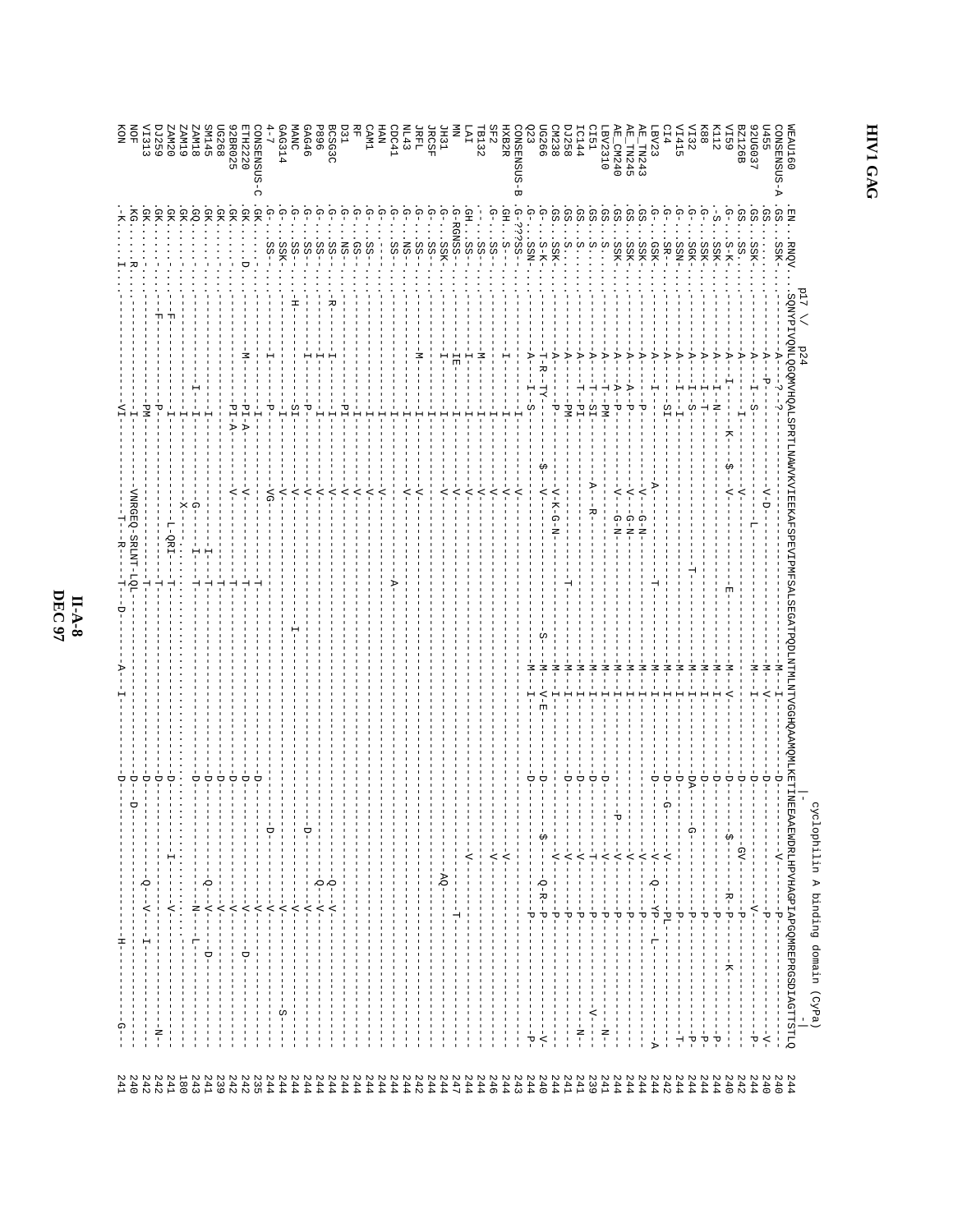| <b>VEAU160</b>                   | <b>EN</b><br><b>RNQV</b><br>P17<br>P24           |             | SQNYPTVQNLQGQMVHQQATARANANNVNVVTEZEKAFSPEVIEPRFSALSEGATPODLMTMTVGGHQQHAMQWTFTTEFFF |                        |                                           | cypelophilin A binding domain (CyPa)<br>EAAEWDRLHPVHAGPIAPGQMREPRGSDIAGTTSTLQ | 244                     |
|----------------------------------|--------------------------------------------------|-------------|------------------------------------------------------------------------------------|------------------------|-------------------------------------------|-------------------------------------------------------------------------------|-------------------------|
| T-SUSNESNOS                      | R-<br>$-55-$                                     |             |                                                                                    |                        |                                           |                                                                               | 241                     |
| 84ZR085                          | $-ss-$                                           |             |                                                                                    |                        |                                           | $-6 - -7 - -$                                                                 | 244                     |
| 1. 111114.1                      | $-ss-$                                           | HP-         |                                                                                    |                        |                                           | $-1$ - $-1$<br>ن<br>ا                                                         | 244                     |
| Ë                                | $-SNI$                                           |             |                                                                                    |                        |                                           | $\frac{1}{1}$                                                                 | 244                     |
| 2226                             | ဂု<br>$MS-$                                      |             |                                                                                    |                        |                                           |                                                                               | 245                     |
| NDK                              | $-55-$                                           |             |                                                                                    |                        |                                           | $-\Delta$ -                                                                   | 241                     |
| AI205                            | $-ss-$                                           |             |                                                                                    |                        |                                           | ì                                                                             | 245                     |
| G0T <sub>D</sub>                 | $\frac{5}{1}$                                    |             |                                                                                    |                        |                                           | $\frac{1}{1}$                                                                 | 247                     |
| $\frac{1}{2}$                    | $-55-$                                           |             |                                                                                    |                        |                                           | $\frac{1}{1}$<br>$-1$                                                         | 244                     |
|                                  | .ss.                                             |             |                                                                                    |                        |                                           | $-4$                                                                          | 244                     |
|                                  | .ss.                                             |             |                                                                                    |                        |                                           | $-1$                                                                          | 244                     |
| UG274<br>UG270<br>SE365<br>VI203 | Ģ                                                |             |                                                                                    |                        |                                           | i                                                                             | 244                     |
|                                  |                                                  |             |                                                                                    |                        |                                           | ì                                                                             | 244                     |
| <b>ONSENSUS-F</b>                |                                                  |             |                                                                                    |                        |                                           | $-5 - -$<br>$-$ - $-$ - $-$<br>Ţ                                              | 237                     |
| 3BR020.1                         |                                                  |             |                                                                                    |                        | 무                                         | $- - - 20 - - - -$<br>$\frac{1}{1}$<br>Ţ<br>$\frac{1}{1}$                     | 240                     |
| <b>ATI74</b>                     |                                                  |             |                                                                                    |                        | 무                                         | i.<br>ì                                                                       | 239                     |
| <b>NE69</b>                      |                                                  |             |                                                                                    |                        | Ļ                                         | -<br>검<br>단<br>т<br>¦                                                         | 240                     |
| 3Z162                            |                                                  | $-55-$      |                                                                                    |                        | à                                         | $-56-$<br>$\frac{1}{\sigma}$<br>$\frac{1}{1}$<br>Ĥ                            | 239                     |
| <b>71325</b>                     |                                                  |             |                                                                                    |                        | à                                         | $\frac{1}{1}$<br>ᡃᠣ<br>ì                                                      | 240                     |
| Z163B                            |                                                  | $-51$       |                                                                                    |                        | Ļ                                         | $-5 -$<br>Ъ<br>$\mathbf{I}$<br>Ť<br>$\frac{1}{1}$                             | 240                     |
| D-SOSNESNO                       |                                                  |             |                                                                                    |                        | à                                         | $\frac{1}{1}$<br>$-80-$<br>Ō<br>Ţ                                             | 236                     |
| Le 02NG083                       | $-5 - p$ .                                       |             |                                                                                    |                        | $- - -$                                   | $1 - 00 - 1$<br>Ъ<br>j.<br>$1 - -5$                                           | 243                     |
| <b>SC_93NG003</b>                | $-55-$                                           |             |                                                                                    |                        | $-5S-$                                    | $-50-$<br>ᠸ<br>I<br>T<br> <br> <br>I                                          | 244                     |
| <b>SU217</b>                     | $-$ SN $-$                                       |             |                                                                                    |                        | Ļ                                         | $1 - 00 - 1$<br>Ъ<br>$I - D - -$                                              | 242                     |
| <b>12988</b>                     | ဂု<br>- GKP-                                     |             |                                                                                    |                        | 무                                         | $I--DQ-$<br>ᠸ<br>부                                                            | 153                     |
| LE8V <sub>U</sub> DV             | $\Omega$<br>$-5 - P$                             |             |                                                                                    |                        | 무                                         | $I = -QQ -$<br>$rac{1}{d}$<br>$I = -5S$                                       | 154                     |
| <b>G SE6165</b>                  | x-<br>$-XX$ -                                    |             |                                                                                    |                        |                                           |                                                                               | 118                     |
| H-SOSNESNO                       | $\overline{\mathbf{x}}$ .<br>$-K-K$              |             | ╬                                                                                  |                        | à                                         | I<br>$\frac{1}{d}$                                                            | 241                     |
| <b>71525</b>                     | $\overline{\mathbf{x}}$ .<br>. DKK-<br>$-\nabla$ |             | $\overline{\zeta}$                                                                 | Þ                      | ין<br>ו<br>à                              | Д<br>ì                                                                        | 244                     |
| 71557                            | <u>ဂု</u><br>$-9 - KI$<br>$-4-$                  | 헌           | ╬                                                                                  | $\mathbb{F}$           | 무<br>I<br>1                               | $-4 - 7 -$<br>$-1 - 1$<br>т                                                   | 244                     |
| OCR056                           | k.<br>$-L-K-$                                    |             |                                                                                    |                        | I<br>п                                    | $-1$ - $\Delta$ - $-$<br>$-1$                                                 | 244                     |
| <b>C-SOSNESNO</b>                | KD.<br>$-SN$ .<br>$\overline{\mathsf{x}}$        |             |                                                                                    |                        |                                           |                                                                               | 135                     |
| <b>SE7022</b>                    | KD.<br>$-SS-$<br>$x -$                           |             |                                                                                    |                        |                                           |                                                                               | 138                     |
| E7887                            | ĕ<br>$-SN$ .<br>$\overline{x}$                   |             |                                                                                    |                        |                                           |                                                                               | 138                     |
| O-SOSNESNO                       | S<br>$-3R-7$<br>$5 - 7$                          |             | $\frac{1}{1}$                                                                      |                        | İ<br>$\frac{1}{1}$                        | <b>ゴーー ロッツーー ビローーー</b><br>$L - -1$<br>$-5 -$                                  | <b>215</b>              |
| 0LLM                             | $A = AR$ .<br>$-S - A -$                         |             | $AV-$<br>$\frac{1}{2}$<br>$\frac{1}{2}$                                            | $I - XST$<br><b>EA</b> | $-Q-T-T$<br>$-1$ - $\Delta$ - $-$<br>ŧ    | H-IPPV-IPP---<br>$-1 - -1 -$<br>$-5 -$                                        | 242                     |
| <b>NP5180</b>                    | $-BK-T$<br>$F - F$                               |             | $-1$<br>≊                                                                          | $I - X - \Lambda$<br>N | $G - T - \Lambda -$<br>$\overline{\zeta}$ | ۲<br>T<br>$-1 - 5 - 1 - 1 - 1 - 1$<br>ė<br>1                                  | $\sum_{i=1}^{n}$<br>242 |
| -SQSENS<br>SQSENS<br>NOT         | ssant-                                           | $-23 - -22$ | - Ad                                                                               | ن – ن−ن<br>ت<br>$-5$   | မှု<br>$-\Delta$ -                        | ٠.<br>Ţ<br>$\frac{1}{1}$                                                      | ن-<br>ا<br><b>152</b>   |
| <b>SPZGAB</b>                    |                                                  |             |                                                                                    |                        | Ω<br>⊰                                    | i<br>H<br>투                                                                   | J<br>252                |
| PZANT                            | <b>L-KOWCQRHL</b><br>IVDAG-                      | 믿           | z<br>z                                                                             |                        | ၐ                                         | ーーーー                                                                          | ∻<br>260                |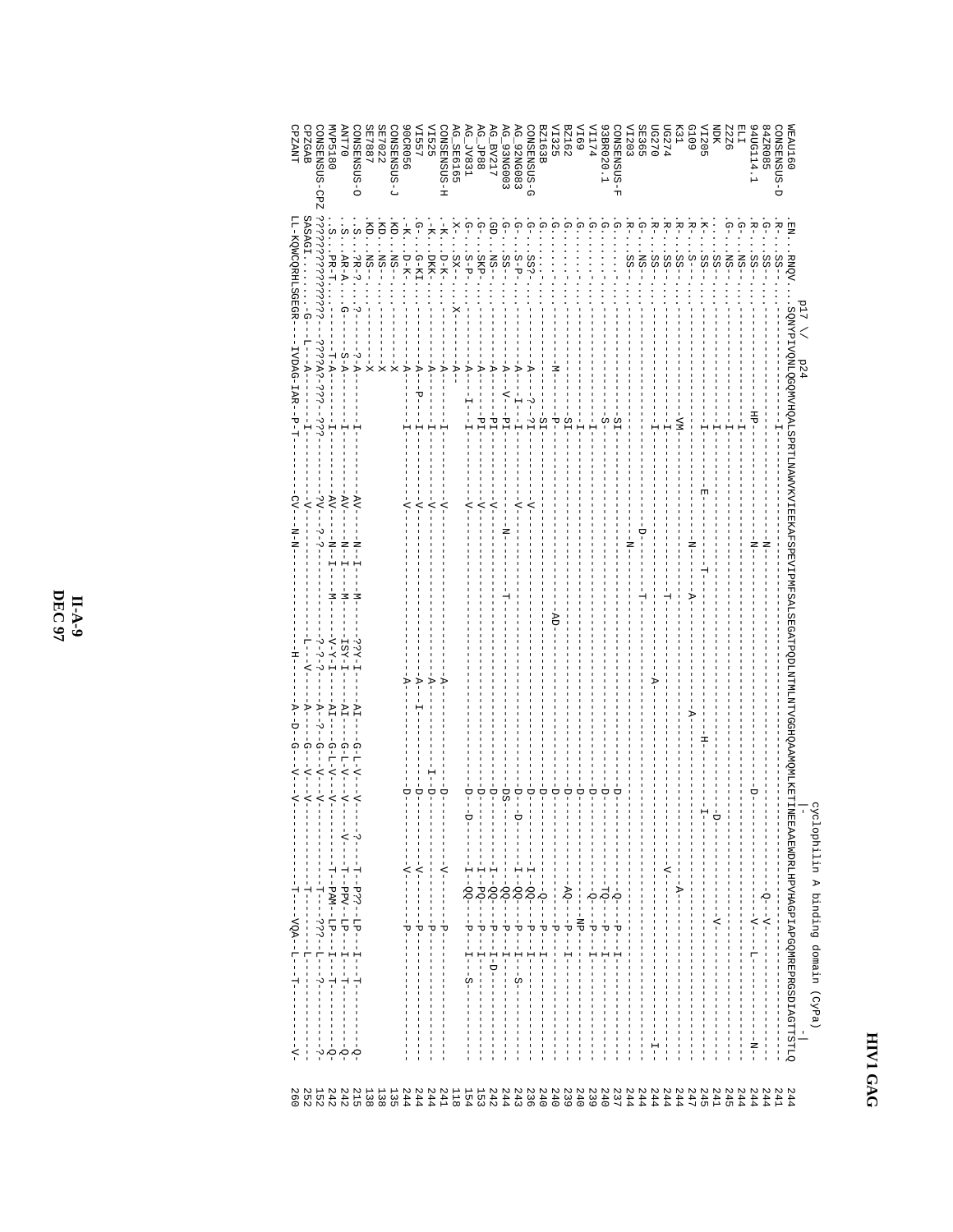#### $\frac{H-A-10}{\text{DEC } 97}$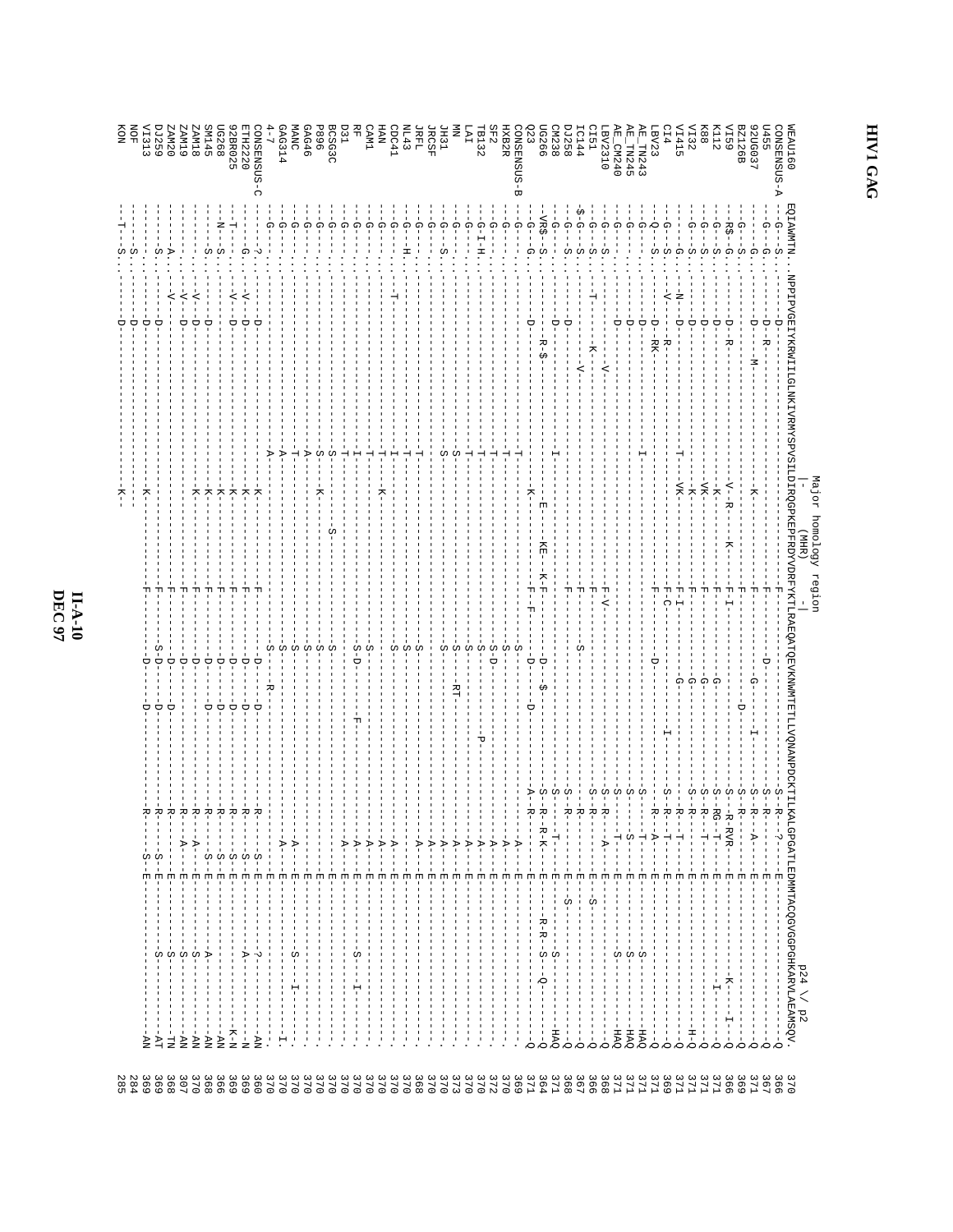| CPZANT<br>CPZGAB<br>90CR056<br><b>BZ162</b><br>MVP5180<br>H-SOSNESNOC<br>BZ163B<br>O-SOSENSNOC<br>$\begin{array}{c} \text{AG\_} \text{3} \, \text{3} \text{N} \text{G} \mathbf{0} \, \text{0} \, \text{3} \\ \text{AG\_J} \text{P} \text{8} \\ \text{AG\_J} \text{V} \text{8} \, \text{3} \\ \text{AG\_J} \text{V} \text{8} \, \text{3} \, \text{1} \end{array}$<br>$\begin{array}{c} \texttt{CONSEINSUS-G} \\ \texttt{AG\_9 ZNG083} \end{array}$<br>DONSENSUS-CPZ<br><b>PATT70</b><br>VI5225<br>VI557<br>VI325                                                                                                                                               | $\begin{array}{l} 0.1205 \\ 0.1210 \\ 0.1210 \\ 0.1210 \\ 0.12236 \\ 0.1208 \\ 0.1210 \\ 0.12174 \\ 0.1114 \\ 0.169 \\ 0.1174 \\ 0.169 \\ 0.169 \\ 0.160 \\ 0.160 \\ 0.160 \\ 0.160 \\ 0.160 \\ 0.160 \\ 0.160 \\ 0.160 \\ 0.160 \\ 0.160 \\ 0.160 \\ 0.160 \\ 0.160 \\ 0.160 \\ 0.160 \\ 0.16$<br>XICIN<br>2226<br>Ë<br><b>VEAU160</b><br>340C114.<br>d-SQSENSD2-D<br>4ZR085                                                                                                                                                                                                                                                                                                                                                                                                                                                                                                                                                                                                                                                                                                                                                                                                                                                                                                                                                   |
|---------------------------------------------------------------------------------------------------------------------------------------------------------------------------------------------------------------------------------------------------------------------------------------------------------------------------------------------------------------------------------------------------------------------------------------------------------------------------------------------------------------------------------------------------------------------------------------------------------------------------------------------------------------|---------------------------------------------------------------------------------------------------------------------------------------------------------------------------------------------------------------------------------------------------------------------------------------------------------------------------------------------------------------------------------------------------------------------------------------------------------------------------------------------------------------------------------------------------------------------------------------------------------------------------------------------------------------------------------------------------------------------------------------------------------------------------------------------------------------------------------------------------------------------------------------------------------------------------------------------------------------------------------------------------------------------------------------------------------------------------------------------------------------------------------------------------------------------------------------------------------------------------------------------------------------------------------------------------------------------------------|
| -A55-00d-315-0M-<br>$\frac{1}{1}$<br>$-1$<br>$-23222 - 222 - 22$<br>$\frac{1}{2}$<br>$G-T-A$<br>H-H-H-H-H-<br>خ<br>ا<br>$\sum_{i=1}^{n}$<br>R-<br>Ģ<br>$I-T-RT$ . GA-. S<br>$-1-E$<br>Ω,<br>Ö۵<br>Ω<br>Ω<br>$-25 - 25$<br>$-1$<br>A-<br>A<br>i<br>⊰<br>$\overline{\mathrm{A}}$ –<br>ロー<br>DV-R-<br>$D2 - 2 - -2 -$<br>ローー ヌヌーー<br>ç<br><b>ロートスドート</b><br>$RK--V-$<br>$-\Delta - -1$<br>$-K-K$<br>$-1$ N $-$ K $-$<br>?⊤<br>∶<br>$-N-K-$                                                                                                                                                                                                                       | <b>EQIMMININ</b><br>$-\Delta G$ -<br>$\frac{1}{\Omega}$<br>$-1$<br>ဂှ<br>ó,<br>$\frac{1}{2}$<br>Ω<br>ဂု<br>ဂု<br>$\frac{1}{\Omega}$<br>J<br>CJ<br>J<br>C<br>ပ္ပ်<br>♪<br>S<br>$-1 - 1 - 1$<br>-N-                                                                                                                                                                                                                                                                                                                                                                                                                                                                                                                                                                                                                                                                                                                                                                                                                                                                                                                                                                                                                                                                                                                               |
| Ï<br>ن-<br>ا<br>خ<br>Ϋ́<br>주<br>주<br>피<br>진<br>ч<br>Ŧ<br>Ŧ<br>丏<br>≖<br>Ŧ                                                                                                                                                                                                                                                                                                                                                                                                                                                                                                                                                                                     | Major homology region<br>ЖHК                                                                                                                                                                                                                                                                                                                                                                                                                                                                                                                                                                                                                                                                                                                                                                                                                                                                                                                                                                                                                                                                                                                                                                                                                                                                                                    |
| 3 - Ե<br>s<br>L<br>à<br>ဂှ<br>ငှ<br>φ<br>ဂ္<br>ဂု<br>ဂု<br>÷<br>U<br>à<br>무<br>à<br>à<br>Ģ<br>٠,<br>∪<br>무<br>p<br>à                                                                                                                                                                                                                                                                                                                                                                                                                                                                                                                                          | $-5 - D -$<br>$-S-D-$<br>$-5-D-$<br>$S-D$<br>$S-D$<br>$S-D$<br>ŵ<br>$S-D-$<br>ŵ<br>S-D<br>$S-D-$<br>l.<br>$\frac{1}{2}$<br>ଢ଼<br>à                                                                                                                                                                                                                                                                                                                                                                                                                                                                                                                                                                                                                                                                                                                                                                                                                                                                                                                                                                                                                                                                                                                                                                                              |
| ဂု<br>Ξ<br>Ю<br>ပေးလ<br>Ю<br>$\begin{split} &\ddots-\mathbf{R}=-\dotsc=-\dotsc-\dotsc\\ &\ddots-\mathbf{R}=-\mathbf{R}=-\mathbf{R}=-\dotsc-\mathbf{R}=-\dotsc\\ &\ddots \end{split}$<br>$- - B - - -$<br>$-1 - B - -C$<br>$-1$<br>$- -2 - -1 - -1$<br>$-$ <b>R</b> $-$ -----<br>$- - - - - - - -$<br>C<br>$--------S---$<br>ŧ<br>$\frac{1}{1}$<br>$\begin{array}{c} 1 \\ 1 \\ 1 \end{array}$<br>$B - 2I - E$<br>$- - - - - - -$<br>$g = -SI - E$<br>۲<br>ا<br>$Q = -5I - E$<br>$E - E = -E$<br>$\frac{1}{2}$<br>$-1$<br>$-1$<br>$-5 - 1 - 1 - 2$<br>$\frac{1}{2}$<br>$\frac{1}{1}$<br>国<br>$-1$<br>Ĭ<br>$\frac{1}{1}$<br>ł,<br>$\frac{1}{2}$<br>$\frac{1}{1}$ | LYOUANPDCKT<br>÷<br>⊢<br>Ż<br>$\frac{1}{1}$<br>$---A---E$<br>$- - - - - - - - - - - - - -$<br>----------<br>$\begin{bmatrix} 1 \\ 1 \\ 1 \end{bmatrix}$<br>$-1$<br>$-1$<br>$-1$<br>$-1$<br>$-1$<br>$-1$<br>$\frac{1}{15}$<br>$\frac{1}{12}$<br>$-1 - 1$<br>$-1 - 1$<br>$\frac{1}{1}$<br>$\frac{1}{\mathbb{H}}$<br>$\frac{1}{1}$<br>Ŧ<br>T<br> <br> <br>$\frac{1}{1}$                                                                                                                                                                                                                                                                                                                                                                                                                                                                                                                                                                                                                                                                                                                                                                                                                                                                                                                                                            |
| $-4-1$<br>$- -\Lambda - -$<br>$1 - 4 - -1$<br>ţ<br>Ţ<br>1<br>$\mathbf{I}$<br>$\frac{1}{1}$<br>$-1 - 3 - 1$<br>$-1 - 3 - 1$<br>$-1 - 3 - 1$<br>Τ.<br>$-1 - 1 - 1 - 1 - 1$<br>$-8 - -$<br>$-5 - -$<br>$- - 5 - -$<br>$--- - - - - - - - - -$<br>$\ddot{\vec{r}}$<br>j<br>$\frac{1}{1}$<br>$---RA$ .<br>---ASAQ<br>---ATAQ<br>$N = - - - - -$<br>$- - -M - O$<br>--3333<br>$----A$ .<br>-ASAN<br>$---A$ .<br>$---A$ .<br>$\frac{1}{2}$<br>$\cdot$ V $-$                                                                                                                                                                                                          | LKALGPGATLEDMMTACQGVGGPGHKARVLAEAMSQV.<br>$\begin{aligned} &\textbf{E}=-\frac{1}{2}=-\frac{1}{2}=-\frac{1}{2}-\frac{1}{2}-\frac{1}{2}-\frac{1}{2}-\frac{1}{2}-\frac{1}{2}-\frac{1}{2}-\frac{1}{2}-\frac{1}{2}-\frac{1}{2}-\frac{1}{2}-\frac{1}{2}-\frac{1}{2}-\frac{1}{2}-\frac{1}{2}-\frac{1}{2}-\frac{1}{2}-\frac{1}{2}-\frac{1}{2}-\frac{1}{2}-\frac{1}{2}-\frac{1}{2}-\frac{1}{2}-\frac{1}{2}-\frac{1}{2}-\frac{1}{2}-\frac{1}{2}-\frac$<br>$\begin{aligned} & -E &=-\frac{1}{2}=-\frac{1}{2}-\frac{1}{2}-\frac{1}{2}-\frac{1}{2}-\frac{1}{2}-\frac{1}{2}-\frac{1}{2}-\frac{1}{2}-\frac{1}{2}-\frac{1}{2},\\ & -E &=-\frac{1}{2}-\frac{1}{2}-\frac{1}{2}-\frac{1}{2}-\frac{1}{2}-\frac{1}{2}-\frac{1}{2}-\frac{1}{2}-\frac{1}{2}-\frac{1}{2}-\frac{1}{2}-\frac{1}{2}-\frac{1}{2}-\frac{1}{2}-\frac{1}{2}-\frac{1}{2}-\frac{1}{2}-\frac{1}{2}-$<br>$\begin{bmatrix} 1 \\ 1 \\ 1 \\ 1 \end{bmatrix}$<br>$\begin{array}{c} \n 1 \\  1 \\  1\n \end{array}$<br>$\frac{1}{1}$<br>$- - \underline{E} - \underline{E} - \underline{S} - -$<br>$-------S---$<br>$--- - - - - - -$<br>$-----S---$<br>$--3--$<br>$\frac{1}{1}$<br>p24<br>$\begin{array}{c} 1 \\ 1 \\ 1 \end{array}$<br>. — — — — — — Д.<br>— — — — — — — Д.<br>$\mathbf{V}$ = = = = = = = $\mathbf{V}$<br>$\mathbf{V}$ - - - - - - - - -<br>$-----\n---\n-------A.52$ |
| 372<br>3749<br>379<br>370<br>370<br>371<br>390<br>332                                                                                                                                                                                                                                                                                                                                                                                                                                                                                                                                                                                                         | 370<br>370<br>367                                                                                                                                                                                                                                                                                                                                                                                                                                                                                                                                                                                                                                                                                                                                                                                                                                                                                                                                                                                                                                                                                                                                                                                                                                                                                                               |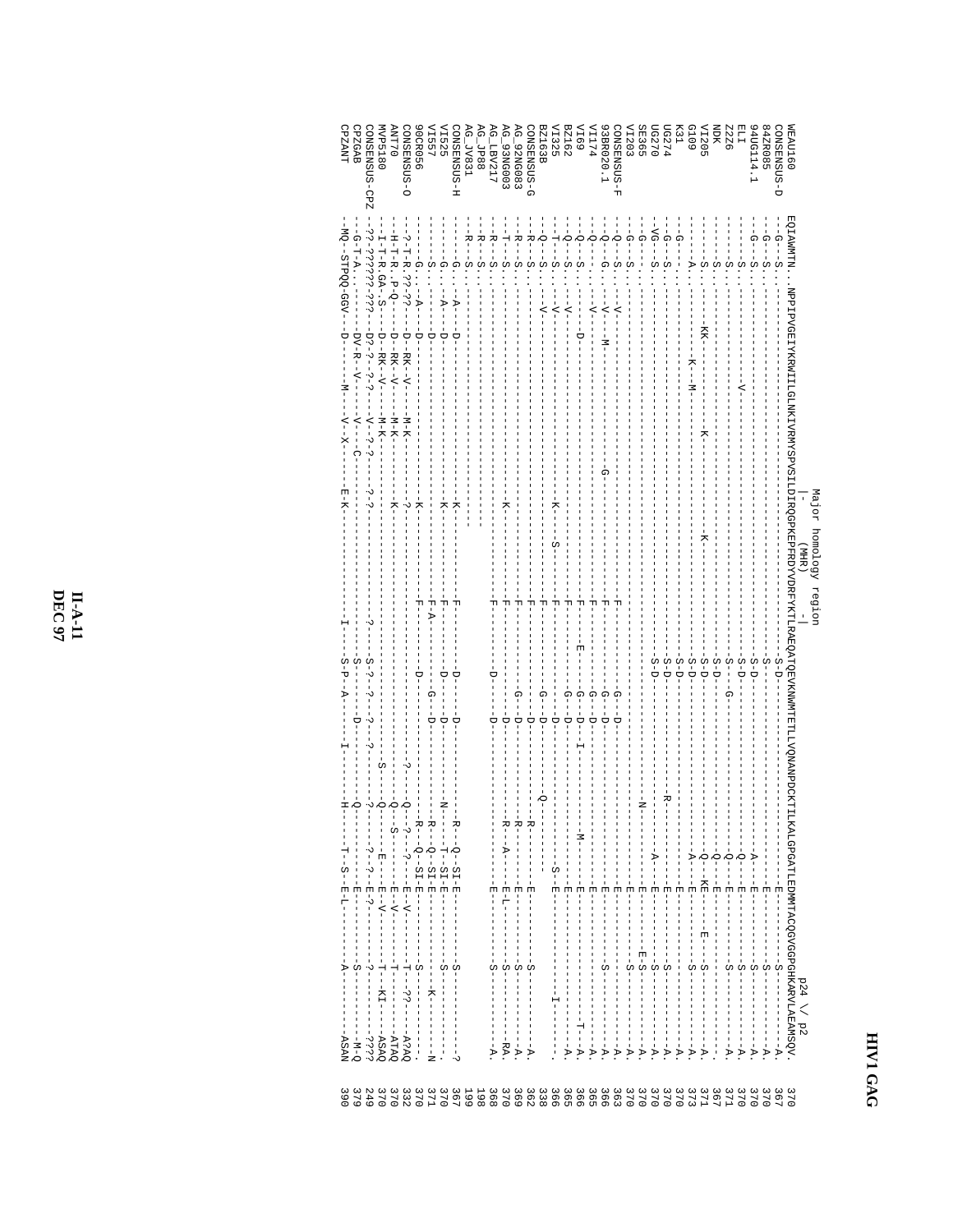#### $\frac{H-A-12}{\text{DEC~97}}$

|                 | <b>AM19</b> | <b>BIMA</b>             | M145                                                                                                  | 3268                          | <b>BR025</b>                                 |                                           | <b>SOSNESNE</b>                          |               | <b>AG314</b> |                         | <b>PEC46</b>  | 968 | 3G3C                          |               |     | <b>LMA</b>          | E                  | DC41                     | L43                      | RFL                     | <b>RCSF</b>           | H <sub>31</sub>                                                                                                                                                |                        |                             | <b>B132</b>         |                                 | XB2R                                              | SUSNESNC |                     | 3266 | N238 | <b>7258</b>                    | 2144<br>Š |     | 3V2310                                                                                                                                                                                                                                                                                                              | CM24C<br>i<br>H                  | <b>TN245</b>                    | LN243               | <b>BV23</b>                | Γ4                          | I415                        | <b>132</b>                                                        | $\frac{8}{8}$ | 59<br>$\frac{1}{2}$                                 |                                | Z126B<br><b>POS37</b>            | <b>ONSENSUS</b><br>45D                                         | <b>SAU160</b>          |          |             |  |
|-----------------|-------------|-------------------------|-------------------------------------------------------------------------------------------------------|-------------------------------|----------------------------------------------|-------------------------------------------|------------------------------------------|---------------|--------------|-------------------------|---------------|-----|-------------------------------|---------------|-----|---------------------|--------------------|--------------------------|--------------------------|-------------------------|-----------------------|----------------------------------------------------------------------------------------------------------------------------------------------------------------|------------------------|-----------------------------|---------------------|---------------------------------|---------------------------------------------------|----------|---------------------|------|------|--------------------------------|-----------|-----|---------------------------------------------------------------------------------------------------------------------------------------------------------------------------------------------------------------------------------------------------------------------------------------------------------------------|----------------------------------|---------------------------------|---------------------|----------------------------|-----------------------------|-----------------------------|-------------------------------------------------------------------|---------------|-----------------------------------------------------|--------------------------------|----------------------------------|----------------------------------------------------------------|------------------------|----------|-------------|--|
| $\tilde{A}$     | m           |                         |                                                                                                       |                               | U)                                           |                                           |                                          |               |              |                         |               |     |                               |               |     |                     |                    |                          |                          |                         |                       |                                                                                                                                                                |                        |                             |                     |                                 |                                                   |          |                     |      |      |                                |           |     |                                                                                                                                                                                                                                                                                                                     |                                  |                                 |                     |                            |                             |                             |                                                                   |               |                                                     |                                | ASPN                             |                                                                |                        | đ        |             |  |
| AIX-            |             | <b>G-KRSV</b>           | <b>GSKRIV</b>                                                                                         | G-KRI-                        | G-KR.                                        | G-KRA                                     | KG-KR?-                                  | $-00$<br>IJ.  |              | $\overline{\zeta}$      | Š.            |     |                               |               |     | $\overline{\Delta}$ |                    |                          |                          | Ę                       |                       |                                                                                                                                                                |                        |                             |                     |                                 | NQ--IV-                                           |          | COKR.               | GQKR | GQKG |                                | 90-T      |     | 90-T                                                                                                                                                                                                                                                                                                                | GQKR                             |                                 | GQRœ                | <b>3QKR</b>                | GQKR                        | 30-R                        | $GG5 - R$                                                         | GQKR          | GQKR<br>QКR                                         | QKR                            |                                  | GQKR                                                           |                        |          |             |  |
|                 |             |                         |                                                                                                       |                               |                                              |                                           |                                          |               |              |                         |               |     |                               |               |     |                     |                    |                          |                          |                         |                       |                                                                                                                                                                |                        |                             |                     |                                 |                                                   |          |                     |      |      | ×                              |           |     | ₩                                                                                                                                                                                                                                                                                                                   | Ю                                |                                 |                     |                            |                             |                             |                                                                   |               |                                                     |                                |                                  |                                                                | <b>NCGKEGHIARNCR</b>   | Zn-moti  |             |  |
|                 |             |                         |                                                                                                       |                               |                                              |                                           |                                          |               |              |                         |               |     |                               |               |     |                     |                    |                          |                          |                         |                       |                                                                                                                                                                |                        |                             |                     |                                 |                                                   |          |                     |      |      |                                |           |     |                                                                                                                                                                                                                                                                                                                     |                                  |                                 |                     |                            |                             |                             |                                                                   |               | Ř                                                   |                                |                                  |                                                                | MKCGQEGHQMKDC          | Zn-motif | Fod<br>cds  |  |
|                 | $H - d$     |                         | P-H·                                                                                                  | <b>PPN</b> .                  | ヤ<br>田                                       | R-P-N                                     |                                          | $H - 4$       |              | H-q                     | P-H           |     | $H - d$                       | P-Y           |     |                     | $H - d$            |                          |                          |                         |                       | ÜΩ                                                                                                                                                             | ò                      |                             |                     |                                 |                                                   |          |                     |      |      |                                |           |     | r,                                                                                                                                                                                                                                                                                                                  |                                  |                                 |                     | r,                         | ÜΩ                          |                             |                                                                   | ပ္ပ           | ÜΩ                                                  |                                | P-H                              |                                                                | OANFLGKIWSSQKG         |          | start       |  |
|                 |             |                         |                                                                                                       |                               |                                              |                                           |                                          |               |              |                         |               |     |                               |               |     |                     |                    |                          |                          |                         |                       |                                                                                                                                                                |                        |                             |                     |                                 |                                                   |          |                     |      |      |                                |           |     |                                                                                                                                                                                                                                                                                                                     |                                  |                                 |                     |                            |                             |                             |                                                                   |               |                                                     |                                | T-N-F                            |                                                                |                        | Ъe       |             |  |
|                 |             |                         | -<br>-<br>-<br>-<br>-<br>-<br>-<br>-<br>-<br>-<br>-<br>-<br>-<br><br><br><br><br><br><br><br><br><br> |                               | $1 + 1 + 1 + 1 + 1 + 1 + 1$<br>$\frac{1}{2}$ | TAPP.ES. IRP----<br>$- - - - - - - - - -$ |                                          |               | .            | $\frac{1}{1}$           |               |     |                               | $\frac{1}{2}$ |     | $\frac{1}{2}$       |                    | $\frac{1}{2}$            |                          | $---K.---$              |                       | $\frac{1}{2}$ , $\frac{1}{2}$ , $\frac{1}{2}$ , $\frac{1}{2}$ , $\frac{1}{2}$ , $\frac{1}{2}$ , $\frac{1}{2}$ , $\frac{1}{2}$ , $\frac{1}{2}$<br>$\frac{1}{2}$ | $\frac{1}{2}$          | $\frac{1}{2}$               | $- - - - - - - - -$ | $\frac{1}{2}$<br>$\frac{1}{2}$  | $-1 - 1 - 1 - 1 - 1 - 1 - 1 - 1$<br>$\frac{1}{2}$ |          |                     |      |      |                                |           |     | $\frac{1}{2}$ $\frac{1}{2}$ $\frac{1}{2}$ $\frac{1}{2}$ $\frac{1}{2}$ $\frac{1}{2}$ $\frac{1}{2}$ $\frac{1}{2}$ $\frac{1}{2}$ $\frac{1}{2}$ $\frac{1}{2}$ $\frac{1}{2}$ $\frac{1}{2}$ $\frac{1}{2}$ $\frac{1}{2}$ $\frac{1}{2}$ $\frac{1}{2}$ $\frac{1}{2}$ $\frac{1}{2}$ $\frac{1}{2}$ $\frac{1}{2}$ $\frac{1}{2}$ |                                  |                                 |                     |                            |                             |                             |                                                                   |               |                                                     |                                |                                  |                                                                |                        |          | vpr binding |  |
| - . --- - . XA. |             | $- - - - - - - - - - -$ | $- - - - - - - - - -$                                                                                 | $- - - - - - - - - - - - - -$ | $-1$ - - - - -                               | $- - - - - - - - - - - -$                 | $\ddot{c} - \dot{c} - - - - \dot{c} - -$ | $-9 - -8 - 5$ | $-6 - -$     | $- - G - - - - - - R$ . | $-G--N---D--$ |     | $-1 - 0 - 1$<br>$\frac{1}{d}$ | $-G---A---F$  |     |                     | $-G - A - A$ . --- | $-1 - 1 - 1 - 1 - 1 - 1$ | $-1 - 1 - 1 - 1 - 1 - 1$ | $- - - - - - - - - - -$ | $- - - - - - - - - -$ |                                                                                                                                                                | $0x - - - - - - - - -$ | $-SSC-V -$<br>$\frac{1}{1}$ | $-1 - 9 - 1 - 1$    | $- - - - - - - - - - - - - - -$ | $-5GV----P$ .                                     |          | --A-.TC.GMG---V.SP. |      |      | $-1 - 2A - 1 - GMC - - 1 - SP$ |           |     |                                                                                                                                                                                                                                                                                                                     | $- -A - INM$ . GMG $- -I - GEEL$ | $- -A - NW$ . GMG $- -I - SL$ . | --A-.DW.GRG----.SL. | $- -A - MIFGMG - I - SP$ . | $- -A - L.L. GNG - T - S -$ | $- -A - LV$ . GMGG-I. . SP. | . $- - S - - - A - 2NG - - 1A$ . SP .<br>-------A-.IC.GMG--IA.SP. |               | ----A-.I-.GMG--MA.SP.<br>--A- . IL . -I-K-M- . SP . | - - A - - - - - - - - - - SA . | $  A$ AEI $-$ . GM $-$ - IV. SP. | - - - - - - - A - 29YG-1-2-23P3<br>$- -A - I$ . GMG-KN - . SP. | . EPTAPEE . SFREETTPS. | $\leq$   |             |  |
|                 | 406<br>477  | 476                     | 481                                                                                                   | 472                           | 470                                          | 479                                       | 461                                      | 473           | 474          | 473                     | 473           | 473 | 473                           | 473           | 474 | 473                 | 472                | $473$                    | $473$                    | 471                     | 474                   | $473$                                                                                                                                                          | 476                    | 485                         | 473                 | $475$                           | 473                                               | $470$    | 470                 | 462  | 470  | 467                            | 466       | 465 | 467                                                                                                                                                                                                                                                                                                                 | $472$                            | 470                             | 470                 | 471                        | 468                         | 469                         | 471                                                               | 470           | $470$<br>464                                        |                                | 469<br>471                       | 466<br>463                                                     | 473                    |          |             |  |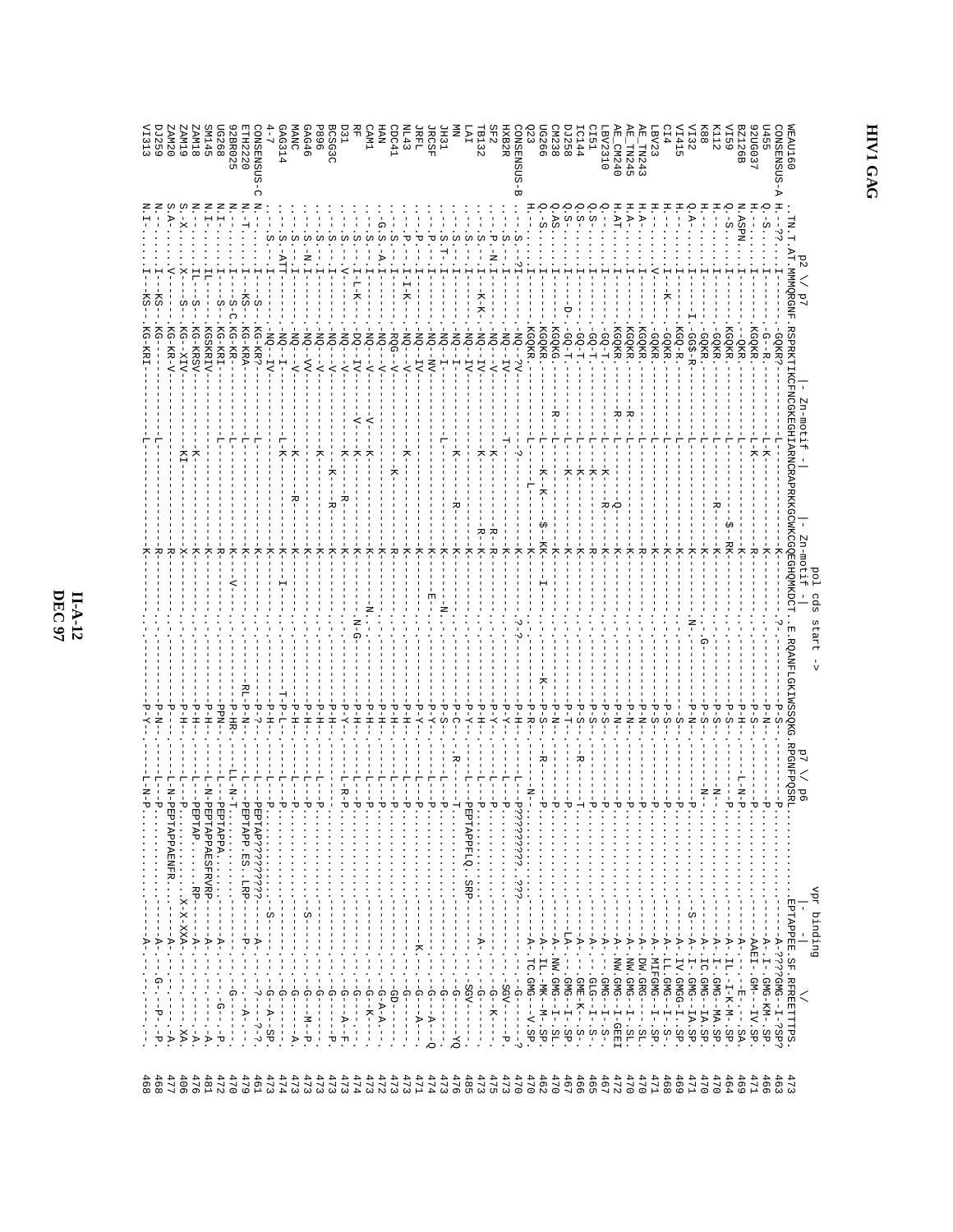| -SQSENSUS-<br>2.30 < 2012 - 2012 - 2012 2022 2022 203<br>QDLKGGYTA.VF----QN.PNRKGP-<br>.NQ.GR-D-VFF-K-QG.AG-KRK-<br>$A \ddot{c} \ddot{c} \ddot{c} \ddot{c} \ddot{c} \ddot{c} - \ddot{c} - \dot{c}$<br>K.NG-- | O-SOSNEXEOC<br><b>PLKGGYTA.VF-</b><br>QDLKGGYTA.VF----QN.P?RKG?-<br>QN.PIRKG-<br>R. NGK-<br>$\sim$ NG2- |         | $\cdots$ - $\Delta$ - $\cdots$<br>$-K-$<br>$-KGQ-RT-$ | - H-A.I---K--<br>.KGQ-RIV | KGQ-RIV | $SG. - \texttt{ATA} . \texttt{I}---\texttt{K}--$<br>$KG---N---$ | $-G - S - R \cdot I$<br>$-KN$<br>KG--RG- | SGAAA-A.I<br>$-KS$<br>$KG--RT-$ | SG?-A-A.I<br>i<br>3<br>KG--R?- | $KGC$ --I-<br>$X^-$ | $I_{II}$ - $KS$<br>KGQ-RIV<br>하 | $-$ KS<br>$KGP-F-V$<br>$V-K-$<br>능 | $-A - A$ . I<br>$-$ KS.<br>KGQ-RIV-<br>능 | $\ldots$ A . I<br>$-$ KS.<br>KGQ-RIV-<br>$-K-$ | $29-7.1$<br>KS<br>KGQ-RIV<br>$-1 - K -$ | . -NVA . I<br>KG-KRI-<br>$L - K - -$ | $-S.S.A- A.T$<br>KGQ---IV- | $S-$ . AN–A . $\texttt{I}\xspace -\texttt{--}$ . A<br>.KG-KRN--<br>$-K-1$<br>S---R-- | $-LMTA$ . $I-LMFA$ .<br>$KG---T-$<br>$-K-$ | $-117A$ . $I$<br>$KGO-1$ -I-<br>$L - K - -$ | $-S$ . SN-A. I----K--<br>$KG--VV$ -<br>--X-- | -S.SATA.VI--<br>$KG-K-T-$<br>--<br>--<br>--<br>- 12 - - - - 1 | $-G.SARTA.V-$<br>$KG---S$ - | $-SA - A \cdot V -$<br>$KG-----$<br>$-1$ | $-LAS$ .<br>$\ddot{\mathbf{r}}$<br>$KG---I-$ | . ANTA . I .<br>.KG-K-I-<br>1-K-     | $.AS-A.$<br>$KGT$ --<br>P-H- | セーエ | , JL, MANGRORIE , RESONNER GENERAL ERREGION EN SERVEREN ERREGIONEN EN SERVEREN EN SERVEREN EN SERVEREN EN SERVEREN EN SERVEREN EN SERVEREN EN SERVEREN EN SERVEREN EN SERVEREN EN SERVEREN EN SERVEREN EN SERVEREN EN SERVEREN<br>.RQANFLGKIWSSQKG | $\sqrt{4}$<br>Zn-motif<br>Zn-motif | ð           |
|--------------------------------------------------------------------------------------------------------------------------------------------------------------------------------------------------------------|---------------------------------------------------------------------------------------------------------|---------|-------------------------------------------------------|---------------------------|---------|-----------------------------------------------------------------|------------------------------------------|---------------------------------|--------------------------------|---------------------|---------------------------------|------------------------------------|------------------------------------------|------------------------------------------------|-----------------------------------------|--------------------------------------|----------------------------|--------------------------------------------------------------------------------------|--------------------------------------------|---------------------------------------------|----------------------------------------------|---------------------------------------------------------------|-----------------------------|------------------------------------------|----------------------------------------------|--------------------------------------|------------------------------|-----|----------------------------------------------------------------------------------------------------------------------------------------------------------------------------------------------------------------------------------------------------|------------------------------------|-------------|
| 부                                                                                                                                                                                                            |                                                                                                         |         |                                                       |                           |         |                                                                 |                                          |                                 |                                |                     |                                 |                                    |                                          |                                                |                                         |                                      |                            |                                                                                      |                                            |                                             |                                              |                                                               |                             |                                          |                                              |                                      |                              |     |                                                                                                                                                                                                                                                    |                                    |             |
|                                                                                                                                                                                                              |                                                                                                         |         |                                                       |                           |         |                                                                 |                                          |                                 |                                |                     |                                 |                                    |                                          |                                                |                                         |                                      |                            |                                                                                      |                                            |                                             |                                              |                                                               |                             |                                          |                                              |                                      |                              |     |                                                                                                                                                                                                                                                    |                                    |             |
| L-N-PATNTGKV                                                                                                                                                                                                 |                                                                                                         |         |                                                       |                           |         |                                                                 |                                          |                                 |                                |                     |                                 |                                    |                                          |                                                |                                         |                                      |                            |                                                                                      |                                            |                                             |                                              |                                                               |                             |                                          |                                              |                                      |                              |     |                                                                                                                                                                                                                                                    |                                    |             |
| Y-PPGG-T<br>335335-3                                                                                                                                                                                         | IDDdd-X<br>A-PPGG-T                                                                                     | $P-S-1$ | $-5M$ -                                               |                           |         | $P-H--H$                                                        | $-1 - N - d$                             | ローロー                            | $P-N$ - $N$                    | $P-N$ -N-d          | $-H - d$                        | $-1 - N - d$                       | $-5 - N - 1$                             | $-1 - N - d$                                   | -<br>-<br>N-J                           | ロードー                                 |                            | $---H-G$                                                                             | $-H - d$                                   | $R_{L}-R-$<br>.<br>ဂု                       | -<br>-<br>N-1                                | P-1-1                                                         | $-H - d$                    | P-H-1                                    | $-H - d$                                     | $-HH$                                |                              |     |                                                                                                                                                                                                                                                    |                                    |             |
| $-10-K$<br>$-4-2.5$<br>$-N-N-$<br>$EVV\ldots\ldots\ldots$                                                                                                                                                    | $-4A$<br>$-YV - RI$                                                                                     | ÷<br>T  | $-1$                                                  |                           |         | $-1 - N -$                                                      | $-5$                                     |                                 |                                |                     |                                 |                                    |                                          | $-1 - N$                                       |                                         |                                      |                            |                                                                                      |                                            |                                             |                                              |                                                               |                             |                                          |                                              |                                      |                              |     | <b>RPGNFPQSE</b>                                                                                                                                                                                                                                   |                                    |             |
|                                                                                                                                                                                                              |                                                                                                         |         |                                                       |                           |         |                                                                 |                                          |                                 |                                |                     |                                 |                                    |                                          |                                                |                                         |                                      |                            |                                                                                      |                                            |                                             |                                              |                                                               |                             |                                          |                                              | . PA------A- . I - . GLG---I - . - P |                              |     | . . FPLAPPER . SF. FREELLIPP                                                                                                                                                                                                                       |                                    | parbaid xqv |
|                                                                                                                                                                                                              |                                                                                                         |         |                                                       |                           |         |                                                                 |                                          |                                 |                                |                     |                                 |                                    |                                          |                                                |                                         |                                      |                            |                                                                                      |                                            |                                             |                                              |                                                               |                             |                                          |                                              |                                      |                              |     | 473                                                                                                                                                                                                                                                |                                    |             |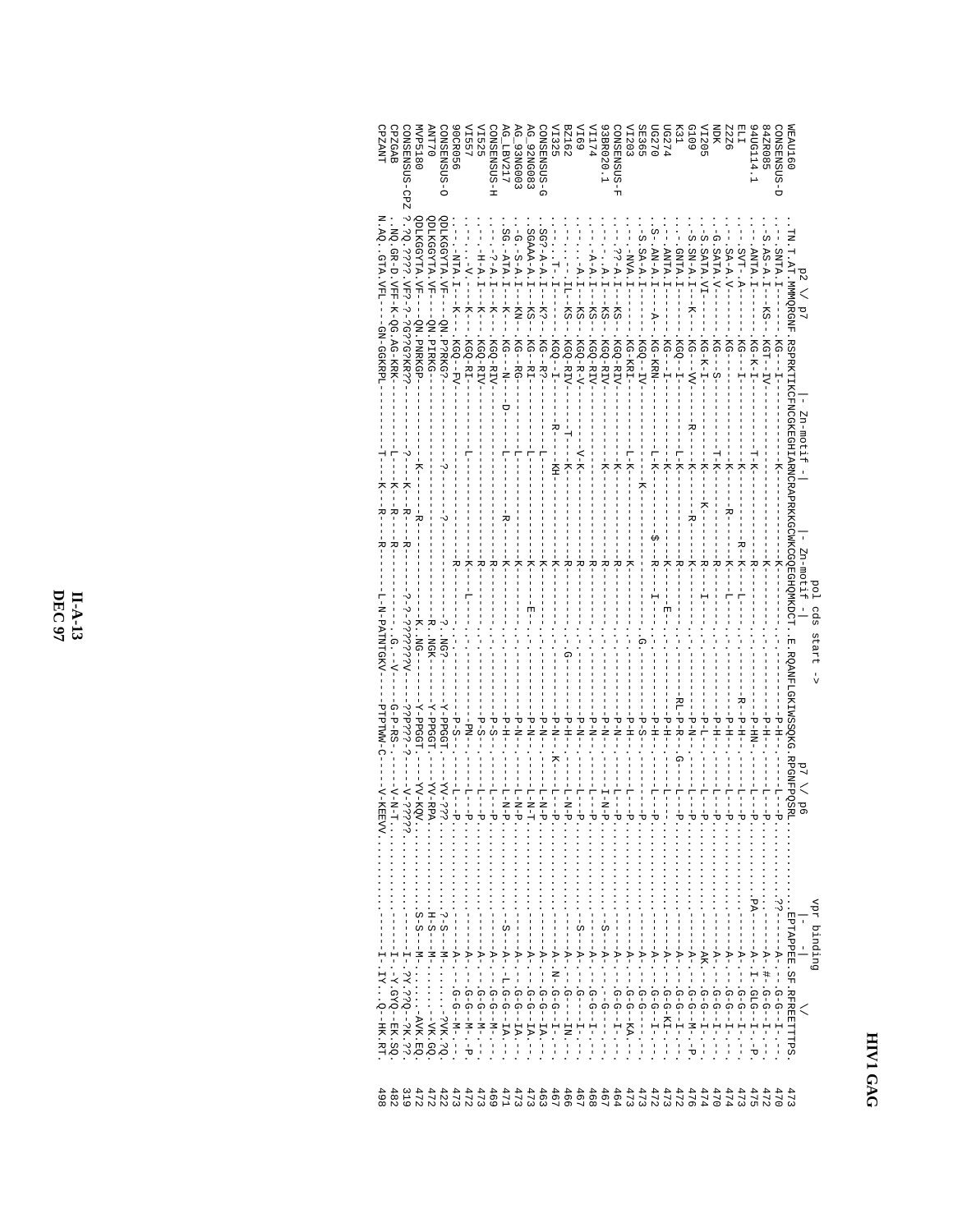| 녕<br>$\omega$<br>$\overline{\phantom{0}}$                                                  | <b>DJ225</b><br>$\omega$ $\omega$    | ZMAZ<br>$\circ$              | 6 IWAZ              | 8 LMAZ      | <b>SM14</b><br><b>υ</b> τ ω | <b>UG26</b>               | ETH2220<br>92BR025                                 |                   | CONS:<br><b>ENSUS</b><br>$\mathbf{I}$<br>Q | $4 - 7$                 | <b>3AG314</b>                            | <b>MANC</b>             | GAG46             | <b>P896</b>             | BCSG3C                         | <b>D31</b> | RЪ                | <b>CAM1</b>          | <b>NAH</b>               | CDC4<br>$\overline{\phantom{0}}$ | <b>NL43</b>             | <b>JRFL</b>    | <b>JRCSF</b> | <b>TEHP</b>                            | ĕ                         | LAI | TB1<br>$\omega$<br>$\mathbf{v}$ | SF2              | HXB2R | -SOSENSEXS-<br>Q23<br>ω                        | <b>UG26</b><br>$\sigma$            | CM <sub>2</sub><br>$\omega$<br>$\infty$ | DJ2<br>U1<br>$\infty$     | IC14<br>4                      | CI5<br>⊢               | LBV2310                           | 묁<br>CM240                      | AE<br>TN243<br>TN245                     | 멁                                      | LBV2<br>$\omega$                                 | CI 4                                               | <b>VI32</b><br>LPIA<br>ÙЛ                    | K88                                    | $_{\rm K1}$<br>$\frac{1}{2}$                 | 65IA                   | BZ126B         | ৩<br>20G037                                                                             | 5455                                                                     | CONSENSUS-<br>⋗                                                                                                     | <b>MEAU160</b>                                                                     |                |
|--------------------------------------------------------------------------------------------|--------------------------------------|------------------------------|---------------------|-------------|-----------------------------|---------------------------|----------------------------------------------------|-------------------|--------------------------------------------|-------------------------|------------------------------------------|-------------------------|-------------------|-------------------------|--------------------------------|------------|-------------------|----------------------|--------------------------|----------------------------------|-------------------------|----------------|--------------|----------------------------------------|---------------------------|-----|---------------------------------|------------------|-------|------------------------------------------------|------------------------------------|-----------------------------------------|---------------------------|--------------------------------|------------------------|-----------------------------------|---------------------------------|------------------------------------------|----------------------------------------|--------------------------------------------------|----------------------------------------------------|----------------------------------------------|----------------------------------------|----------------------------------------------|------------------------|----------------|-----------------------------------------------------------------------------------------|--------------------------------------------------------------------------|---------------------------------------------------------------------------------------------------------------------|------------------------------------------------------------------------------------|----------------|
| $\mathbf{I}$<br>×<br>$\mathbf{I}$<br>$\cdot$<br>$\cdot$<br>$\cdot$<br>$\blacksquare$<br>л. | Η,<br>×<br>ы<br>ᡃᠣ<br>-1<br>ᆽ<br>'n. | ドー<br>m<br>᠊ᡉ<br>н<br>G<br>⋗ | ¥<br>×<br>ヵ         | ¥<br>۳<br>ヵ | <b>TKE</b>                  | д<br>Ķ<br>ヵ               | ᆽ<br>ω<br>$\blacksquare$<br>$\mathbf{I}$<br>÷<br>н | ヵ<br>-TTH         | ٠v<br>ίς.                                  | Н<br>-1                 | ᆽ<br>ש                                   | ゼ<br>ੇ<br>ਬ             | ᅑ                 |                         | ᆽ<br>z<br>∀<br>ヵ               | ∀−<br>ヵ    | ⋗                 | ٢                    | ъ<br>m                   | ヵ<br>ъ                           | ש                       | ≅<br>ヵ         | KQE-         | $\bullet$<br>$\bullet$<br>ヵ<br>۲<br>ᡃᠠ | KQEK-<br>년<br>∀<br>٣<br>부 |     | ש                               | ヵ                |       | ٠v<br>٠v<br>QK-<br>$\blacksquare$<br>OAQ-<br>ъ | KQK-<br>ᄷ<br>л<br>Ğ<br>∻<br>H<br>Ę | QK-<br>п.<br>HPP                        | ᡕ<br>-<br>内<br>႙<br>ᡃᡴ    | ðQ<br>や<br>$\blacksquare$<br>ᡕ | ٣<br>や<br>ഩ<br>᠊ᠣ<br>ъ | $\cdot$<br>ᡕ<br>전<br>ດ<br>п<br>ᡰᠸ | 55<br>Ë<br>QK-<br>HPP<br>⊲<br>٣ | QK-<br>$\blacksquare$<br><b>HPP</b><br>∻ | QK-<br>п<br>DPP<br>∻<br>$\blacksquare$ | ᡃᡉ<br>×<br>QK-<br>$\bullet$<br>ᆽ<br>TdÕ<br>$5V-$ | Ю<br>Ю<br>$\bullet$<br>ᆽ<br>Ю<br>Д<br>ΑÓ<br>m<br>Н | Ъ<br>ÓK-<br>ᆽ<br>ヵ<br>δS<br>₩<br>O<br>⊲<br>∻ | СR-<br>ᆽ<br>J.<br><b>OTP</b><br>п<br>₹ | ᠇ᠣ<br>Ř<br>ヵ<br>ΟH<br>ヷ<br>w<br>$\mathsf{H}$ | g<br>m<br>$\mathsf{H}$ | LX-<br>R-      | ᡃᡉ<br>g<br>RDQNP-<br>$-SV -$<br>L.<br>$\mathbf{I}$<br>$\mathbf{I}$<br>Ę<br>$\mathbf{L}$ | 딪<br>R-<br>Ó.<br>$\blacksquare$<br>$\overline{a}$<br>٣<br>$\blacksquare$ | ٠v<br>Ω.<br>٠v<br>Ю<br>Ř<br>₩<br>$\mathbf{I}$<br>$-4.5$<br>$\overline{A}$<br>п<br>$\mathbf{I}$<br>부<br>$\mathbf{I}$ | OKQEPID<br><b>KELY</b><br>$\cdot$<br>PLTS<br>$\blacksquare$<br><b>LKSLFGNDPSSQ</b> | ਰ੍ਹ<br>binding |
| $\infty$                                                                                   | $\infty$<br>$\infty$ 4               | O                            | $\frac{4}{2}$<br>തയ | O           | O<br>N UT                   | $\frac{4}{8}$<br>$\infty$ | O<br>G                                             | ஶ<br>$\circ$<br>4 | $\frac{4}{8}$<br>ω                         | ஶ<br>$\circ$<br>$\circ$ | ஶ<br>$\circ$<br>$\overline{\phantom{0}}$ | ஶ<br>$\circ$<br>$\circ$ | უ<br>ს<br>$\circ$ | ஶ<br>$\circ$<br>$\circ$ | UЛ<br>$\circ$<br>$\bar{\circ}$ | ρg<br>ō    | ஶ<br>$\circ$<br>Ē | UЛ<br>$\overline{0}$ | $\frac{4}{9}$<br>$\circ$ | ஶ<br>$\overline{S}$              | ஶ<br>$\circ$<br>$\circ$ | 49<br>$\infty$ | <b>504</b>   | ஶ<br>$\circ$<br>$\circ$                | 512<br>506                |     | G<br>$\overline{\phantom{0}}$   | ლ<br>O<br>$\sim$ | 005   | 49<br>$\infty$<br>$\overline{\phantom{a}}$     | 49<br>480                          | $\frac{4}{8}$<br>$\circ$                | $\frac{4}{8}$<br>$\sigma$ | $\frac{4}{8}$<br>ஶ             | $\frac{4}{8}$<br>4     | $\frac{4}{8}$<br>$\sigma$         | უ<br>০<br>$\omega$              | $\frac{4}{8}$<br>$\circ$                 | G<br>UΠ.                               | 49<br>$\circ$                                    | $\frac{4}{8}$<br>خە                                | 49<br>$^\infty$<br>$\circ$                   | $\frac{4}{8}$<br>$\circ$               | $\infty$<br>$\circ$                          | 47<br>$\overline{ }$   | 47<br>$\infty$ | G<br>$\circ$                                                                            | O<br>$\omega$                                                            | $\overline{4}$<br>O<br>$\circ$ $\circ$                                                                              | ஶ<br>$\circ$                                                                       | Ъe<br>terminus |